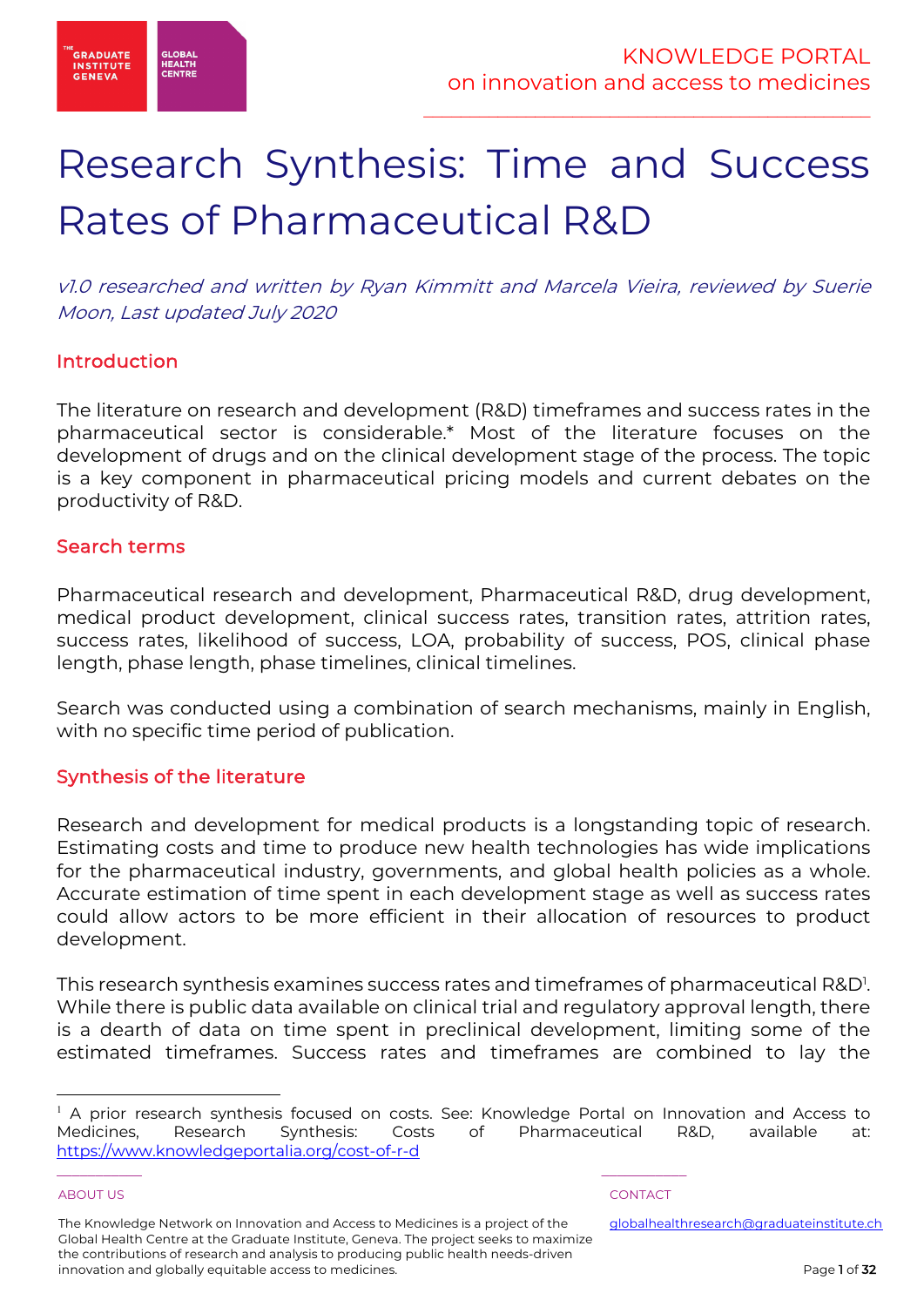

foundation for predictive models that estimate the cumulative probability of approval for a product – a critical component of product development planning. The main reasons for development termination are also explored.

Though the research is aimed at all health technologies and all organizations conducting product development, the literature is dominated by projects related to the development of new drugs, with some studies providing information disaggregated by therapeutic class, and by pharmaceutical industry data. In addition, the conspicuous absence of research relating to different kinds of organizations, development processes outside the United States, and different products outside of strictly pharmaceuticals are noticeable lacunae in the literature.

| Study                                                    | Sample                                           | Time             |               | Phase 1   Phase 2 | Phase 3 | Overall                  | Phase 1                  | Phase 2                  | Phase 3           | Overall                  |
|----------------------------------------------------------|--------------------------------------------------|------------------|---------------|-------------------|---------|--------------------------|--------------------------|--------------------------|-------------------|--------------------------|
|                                                          | Size                                             | Period           | Success rates |                   |         |                          |                          | Timeframes (in months)   |                   |                          |
| Kola and<br>Landis<br>(2004)                             | 10 companies                                     | 1991 -<br>2000   | 68.5%         | 38.0%             | 55.0%   | 11%                      | $\mathbb{L}^2$           | $\overline{a}$           | $\overline{a}$    | $\sim$                   |
| Abrantes-<br>Metz et al.<br>(2004)                       | 27,987 drug<br>entities                          | $1980 -$<br>2004 | 80.7%         | 57.7%             | 56.7%   | 26.4%                    | 22.1                     | 34.0                     | 44.9              | 96.6                     |
| Paul et al.<br>(2010)                                    | 13 companies                                     | $\sim$           | 54%           | 34%               | 70%     | $\overline{\phantom{a}}$ | 18                       | 30                       | 30                | $\overline{\phantom{a}}$ |
| DiMasi et<br>al. (2010)                                  | 50<br>companies                                  | $1993 -$<br>2004 |               |                   |         | 19%                      |                          |                          |                   |                          |
| Hay et al.<br>(2014)                                     | 850<br>organizations                             | $2003 -$<br>2011 | 64.5%         | 32.4%             | 60.1%   | 10.4%                    | $\overline{\phantom{a}}$ | $\overline{\phantom{a}}$ | $\qquad \qquad -$ |                          |
| Smietana<br>al.<br>et<br>(2016)                          | 2,857<br>products                                | $2012 -$<br>2014 | 58.0%         | 39.0%             | 67.0%   | 11.6%                    | $\frac{1}{2}$            | $\frac{1}{2}$            | $\frac{1}{2}$     |                          |
| DiMasi et<br>al. (2016)                                  | 1,442<br>compounds<br>from<br>50<br>companies    | 1995 -<br>2013   | 59.5%         | 35.5%             | 61.9%   | 11.8%                    | 33.1                     | 37.9                     | 45.1              | 96.8                     |
| Thomas<br>al.<br>et<br>(2016)                            | 7,455<br>projects,<br>from<br>1,103<br>companies | 2006-<br>2015    | 63.2%         | 30.7%             | 58.1%   | 9.6%                     |                          |                          |                   |                          |
| P2I Model<br>(NCE-<br>Simple)<br>(Young et<br>al., 2018) | 3,655<br>candidates                              | $2007 -$<br>2014 | 60.0%         | 39.0%             | 69.0%   |                          | 30                       | 21.6                     | 40.8              |                          |
| P2I Model<br>(NCE-<br>Complex)                           | 18,851<br>candidates                             | 2007 -<br>2014   | 57.0%         | 20.0%             | 40.0%   |                          | 34.8                     | 22.8                     | 42                |                          |

Table 1. Summary of recent estimates of success rates and timeframes of new drug development

### ABOUT US AND LOCAL CONTACT AND LOCAL CONTACT AND LOCAL CONTACT AND LOCAL CONTACT.

The Knowledge Network on Innovation and Access to Medicines is a project of the Global Health Centre at the Graduate Institute, Geneva. The project seeks to maximize the contributions of research and analysis to producing public health needs-driven innovation and globally equitable access to medicines.

\_\_\_\_\_\_\_\_\_\_\_ \_\_\_\_\_\_\_\_\_\_\_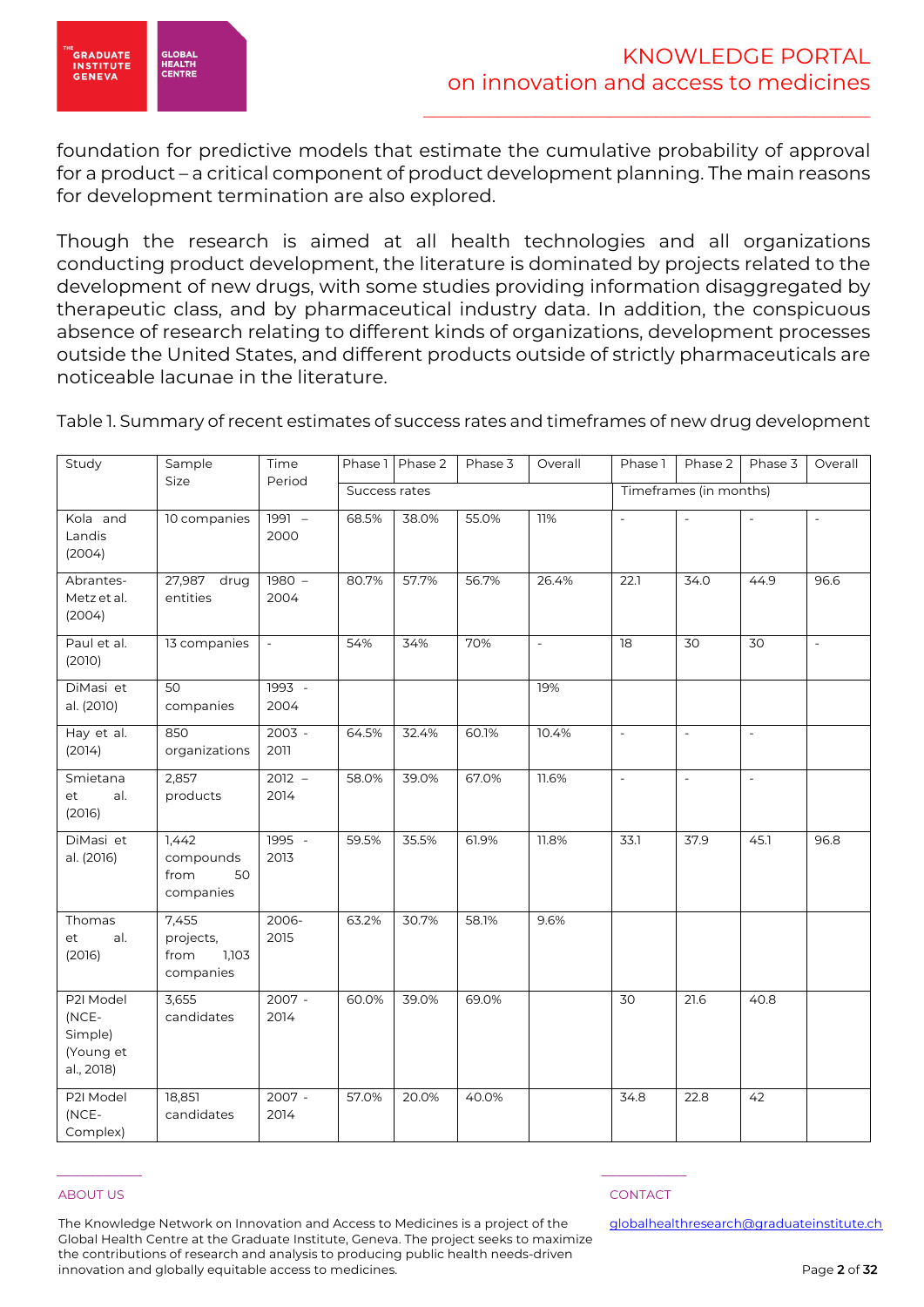

## KNOWLEDGE PORTAL on innovation and access to medicines

\_\_\_\_\_\_\_\_\_\_\_\_\_\_\_\_\_\_\_\_\_\_\_\_\_\_\_\_\_\_\_\_\_\_\_\_\_\_\_\_\_\_\_\_\_\_\_\_

| Study                            | Sample<br>Size         | Time<br>Period   |               | Phase 1 Phase 2 | Phase 3 | Overall                  | Phase 1                | Phase 2 | Phase 3 | Overall                  |
|----------------------------------|------------------------|------------------|---------------|-----------------|---------|--------------------------|------------------------|---------|---------|--------------------------|
|                                  |                        |                  | Success rates |                 |         |                          | Timeframes (in months) |         |         |                          |
| (Young et<br>al., 2018)          |                        |                  |               |                 |         |                          |                        |         |         |                          |
| Wong,<br>Siah,<br>Lo<br>(2019)   | 406,038<br>data points | $2005 -$<br>2015 | 66.4%         | 48.6%           | 59.0%   | 13.8%                    | 19.2                   | 34.8    | 45.6    | $\overline{\phantom{a}}$ |
| Dowden<br>and<br>Munro<br>(2019) | 30<br>companies        | 2010-<br>2017    | $\sim$        | 23-25%          | 49-62%  | $6 - 7%$                 |                        |         |         |                          |
| Pammolli<br>et<br>al.<br>(2020)  | 50,150<br>projects     | 2010-<br>2013    | 44.5%         | 19.6%           | 31.2%   | $\overline{\phantom{a}}$ | 5                      | 23      | 34      | $\overline{\phantom{a}}$ |

## Summary of the contents

This research synthesis is organized into the following topics:

- 1) Estimation of historical success rates
	- Overall new drugs
	- New drugs by therapeutic class
	- Other technology types
- 2) Estimation of historical timeframes
	- Overall new drugs
	- New drugs by therapeutic class
	- Other technology types
- 3) Main reasons for development termination

## 1) Estimation of historical success rates

### Overall – new drugs

The literature on success rates in pharmaceutical R&D varies in both its use of terminology and the way in which data are presented. In general, attrition rate is defined as the percentage of projects that entered a particular phase and passed to the subsequent phase, with different papers using different metrics, namely: phase transition rate, approval rate, likelihood of approval, probability of success, and failure rate. While the terminology varies, the methods used to calculate common success metrics have remained similar over time, allowing for historical comparisons. By pooling

The Knowledge Network on Innovation and Access to Medicines is a project of the Global Health Centre at the Graduate Institute, Geneva. The project seeks to maximize the contributions of research and analysis to producing public health needs-driven innovation and globally equitable access to medicines.

\_\_\_\_\_\_\_\_\_\_\_ \_\_\_\_\_\_\_\_\_\_\_

### ABOUT US AND LOCAL CONTACT AND LOCAL CONTACT AND LOCAL CONTACT AND LOCAL CONTACT.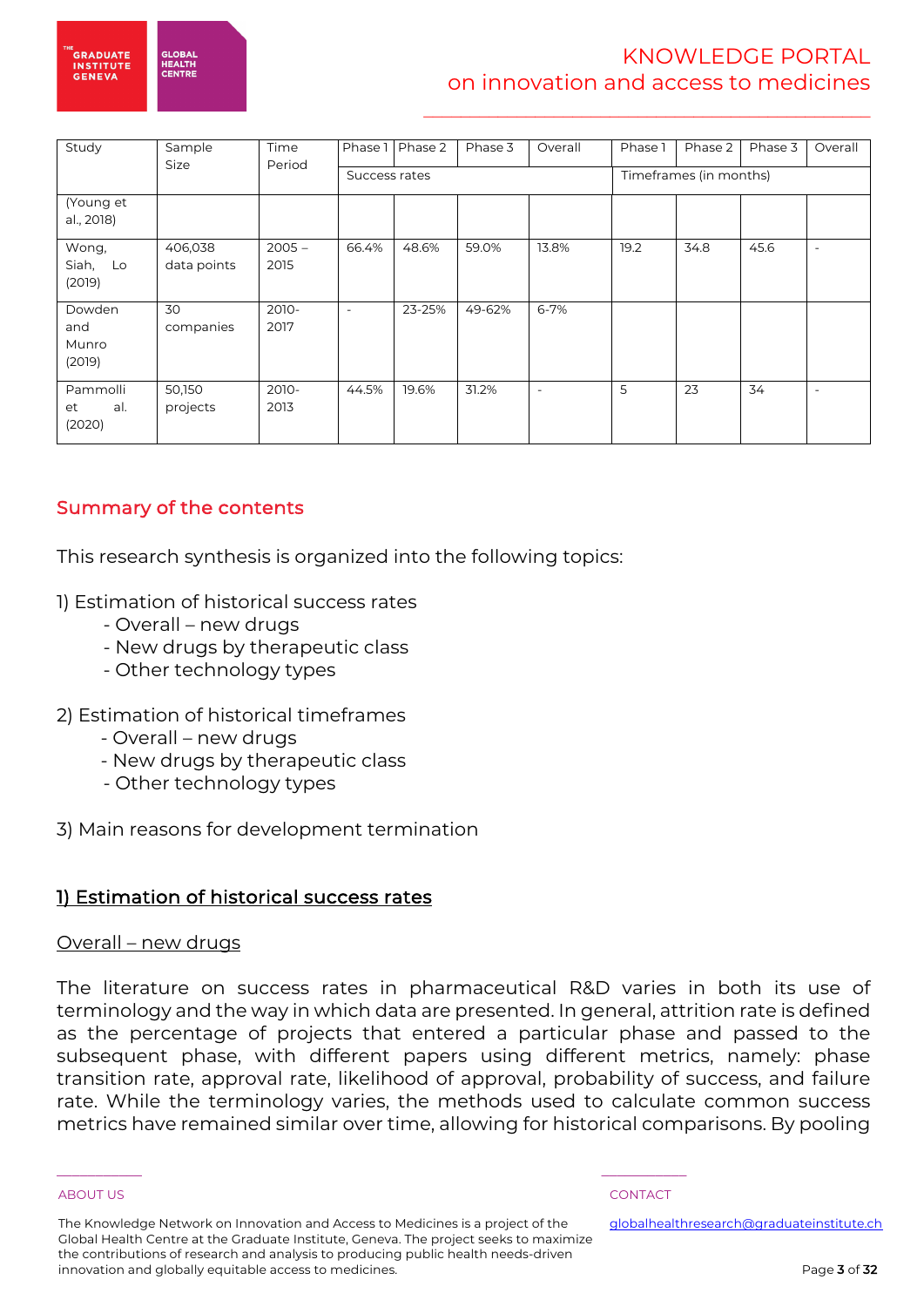

the literature, we are able to form a relatively comprehensive picture of the success rate trends from the 1960s through the mid-2010s.

Sheck et al. (1984) wrote a foundational piece detailing the clinical success rates for new chemical entities (NCEs) in the United States for different 3-year cohorts (from January 1st, 1963 through December 31st, 1979) and comparing them. The authors calculated success rates based on the number of drugs that obtained regulatory approval by the FDA in the 8-year period following receipt of permission to start human clinical trials (investigational new drugs - INDs). The results show a cumulative success rate of 9.4% for the period from 1963-65, 8.5% for 1966-1968, 13.7% for 1969-1971, and 9.5% for 1972-1974. The authors note that success rates could, in reality, be higher, as some projects were still under development at the time calculations were made. No cumulative success rates are provided for 1974-1979 as not enough time had elapsed since the IND had been obtained.

Using a similar methodology, DiMasi (2001) looked at roughly the next decade, from 1981 to 1992, using data obtained from a Tufts CSDD database with self-reported data from 24 US pharmaceutical companies. The author divided this period into 4 cohorts, with overall clinical success rates fluctuating between 20.5% and 23.2%, until the final period of 1990-1992, which saw a drop to 17.2%. This drop can mostly be accounted for by the fact that the time between the last IND filed during that period and the paper's publication was significantly less time than it would typically take for an entire cohort of INDs to reach completion (either approval or termination). Because of this, DiMasi writes that "the results suggest that approval rates have not declined over time, and, quite possibly, have increased." Clinical success rates are broken down for NCEs that were acquired, self-originated, and self-originated and first tested in humans in the United States, respectively at 33.1%, 16.9% and 8.6%. The results show that licensed-in compounds have higher success rates, and that self-originated compounds first tested outside of the United States are more likely to be successful.

Kola and Landis (2004) investigated the following decade, with data from 1991-2000 for ten big pharmaceutical companies in the United States and Europe. The authors estimated a cumulative success rate from Phase I through registration at 11%, a rate markedly lower than had been estimated for the previous decade by DiMasi (2001), and closer to the estimations by Sheck et al. (1984). The authors also provided figures by stage of development, showing a success rate of 60% for Phase I, 40% for Phase II, 59% for Phase III and 77% for registration. The analysis has a few caveats, namely that the small 4-year difference between the last IND date in the dataset and the publishing of the paper does not seem to be addressed.

Abrantes-Metz et al. (2004) also looked at data from the 1990s, covering a period from 1989 through 2002 using data from Pharmaprojects (a large industry drug development database). The study focuses on "new drugs", including those composed of chemicals, biologicals, and natural products. They used a sophisticated model to calculate the

The Knowledge Network on Innovation and Access to Medicines is a project of the Global Health Centre at the Graduate Institute, Geneva. The project seeks to maximize the contributions of research and analysis to producing public health needs-driven innovation and globally equitable access to medicines.

\_\_\_\_\_\_\_\_\_\_\_ \_\_\_\_\_\_\_\_\_\_\_

### ABOUT US AND LOCAL CONTACT AND LOCAL CONTACT AND LOCAL CONTACT AND LOCAL CONTACT.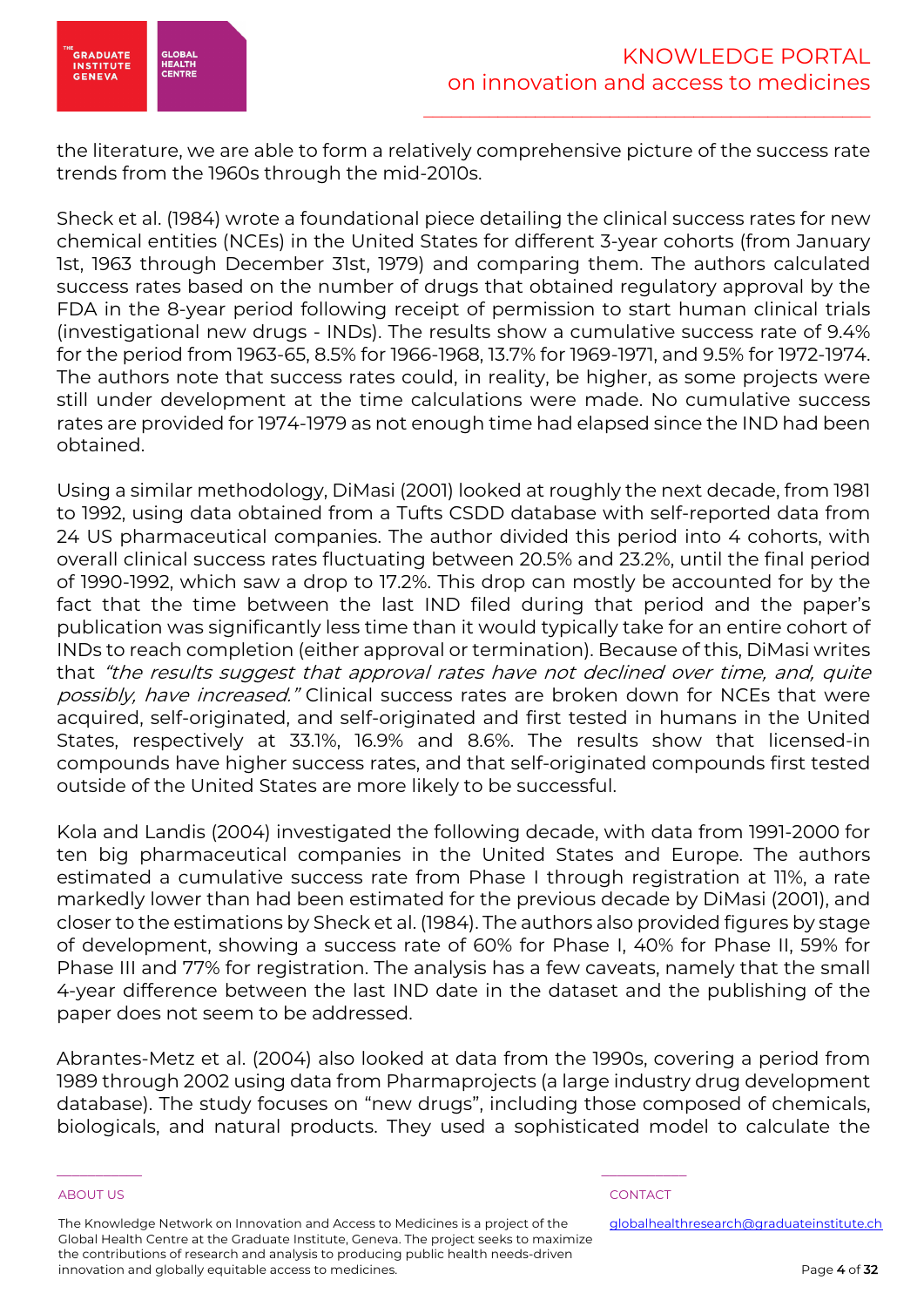

success rates of each phase, finding significantly different rates than Kola and Landis (2004), despite covering a similar timeframe. The success rates were estimated at 80.7%, 57.7%, and 56.7% for Phases I, II, and III respectively. It should be noted that the registration is included in Phase III. The cumulative success rate was 26.4%. Figures are also separated by company size, showing higher success rates in Phase I and II for "nonbig pharma", while Phase III has higher success rate for "big pharma". The study's estimate does not have the characteristic dip in phase II success rates that appears in other studies, and the reason for the high phase II rate is not explicitly addressed in the paper.

Paul et al. (2010) developed a model of R&D productivity based on assumptions of attrition rates, timeframes, and costs for each phase of discovery and development. The model was constructed using data from 13 large pharmaceutical companies provided by the Pharmaceutical Benchmarking Forum, as well as the authors' own internal data from Eli Lilly and Company. The probability of successful transition is presented for eight development phases: Target-to-hit: 80%, Hit-to-lead: 75%, Lead optimization: 85%, Preclinical: 69%, Phase I: 54%, Phase II: 34%, Phase III: 70% and Submission to launch: 91%.

DiMasi et al. (2010) also looked at the decade from 1993 to 2009 to estimate clinical approval probabilities using data from the 50 largest pharmaceutical firms (by sales). The authors found that clinical success rates began to drop in the mid-1990s and estimated an overall success rate of 19% for the entire period for all compounds and 16% if considering only self-originated drugs (compared to 11% for Kola and Landis, 2004). The paper details several interesting features of the data. For example, despite the two halfdecade periods in the study having similar success rates from phase I to approval, the later cohort had lower success rates in earlier phases (I and II). The authors argued that clinical testing has become more complex, potentially explaining higher failure rates for earlier phases due to a higher standard of success in general during these phases. Another finding is that licensed-in compounds have higher success rates, since typically licensed-in compounds have already undergone some screening or testing prior to licensing.

Arrowsmith (2011a, 2011b and 2013) investigated success/failure rates in phase II, phase III and submission in the period from 2008 to 2012 in a series of three papers. The first (Arrowsmith 2011a) focused on phase II success rates from 2008 to 2010 and found that phase II has lower success rates than any other phase of development, as also found in previous studies. The author provided figures from previous periods analysed by the Centre for Medical Research (CMR) that show success rates for phase II at 28% for 2006- 2007 and 18% for 2008-2009. The second paper (Arrowsmith 2011b) looked at Phase III success rates from 2007 to 2010. The success rates were around 50% (actual figure is not provided), a decline from previous years. The third article (Arrowsmith and Miller, 2013) looked at phase II and phase III failures together from 2011-2012. The paper states that Phase II success rates for new projects remained below 20%, but Phase III rates have improved 7% from 2009-2011 compared to 2007-2009 (actual figures are not provided).

The Knowledge Network on Innovation and Access to Medicines is a project of the Global Health Centre at the Graduate Institute, Geneva. The project seeks to maximize the contributions of research and analysis to producing public health needs-driven innovation and globally equitable access to medicines.

\_\_\_\_\_\_\_\_\_\_\_ \_\_\_\_\_\_\_\_\_\_\_

### ABOUT US AND LOCAL CONTACT AND LOCAL CONTACT AND LOCAL CONTACT AND LOCAL CONTACT.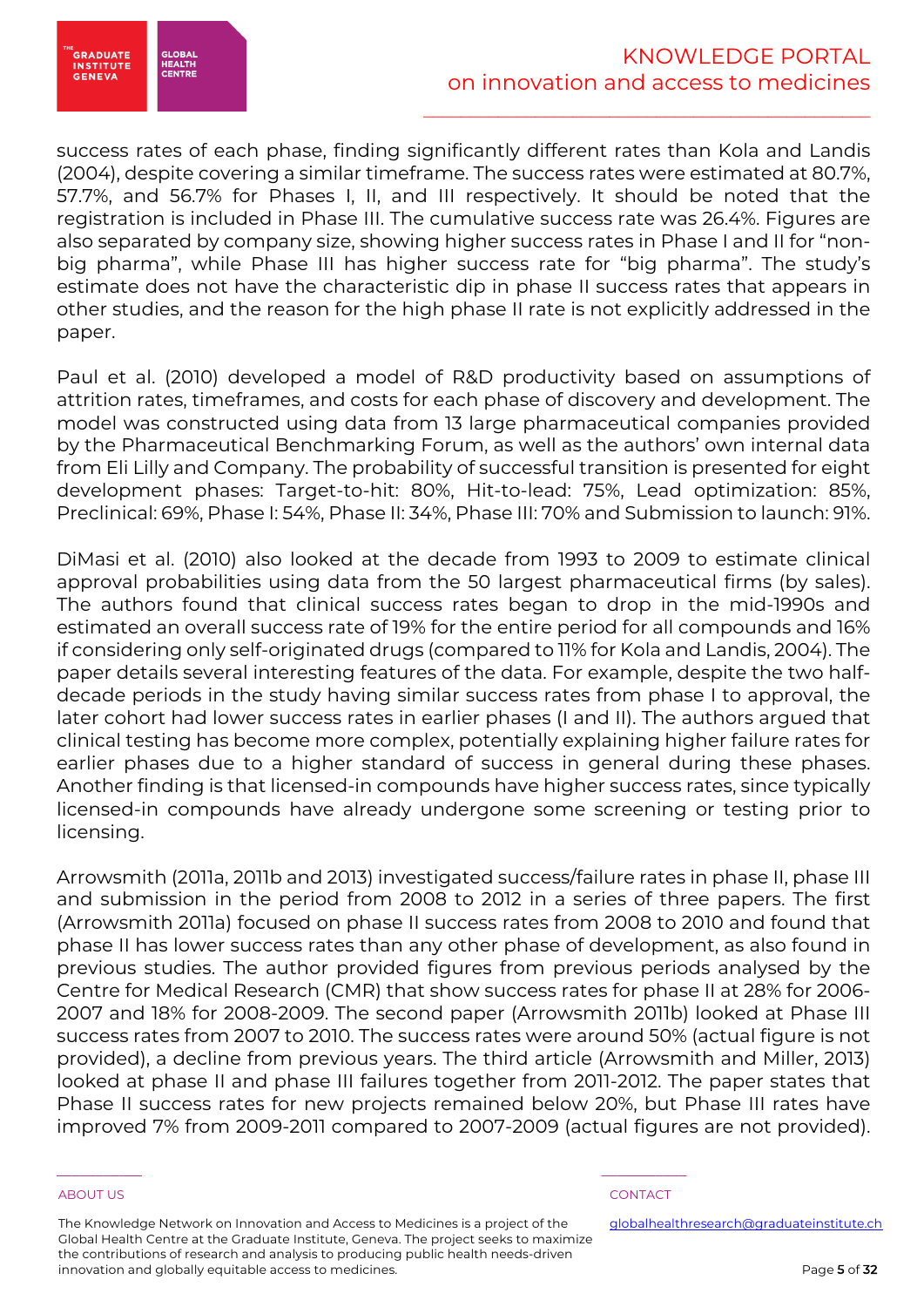

The authors concluded that the figures "may be an indication that the industry, as a whole, is designing Phase II programmes that are able to support early termination decisions and thereby avoiding a number of costly Phase III failures".

Hay et al. (2014) similarly conducted a study from 2003 through 2011, continuing chronologically from where Abrantes-Metz et al. (2004) and DiMasi et al. (2010) ended. The study uses significantly more companies (850 compared with 50 for DiMasi, 10 for Kola and Landis, and an unknown number for Abrantes-Metz). The results show a clinical likeliness of approval (LOA) rate of 10.4%, comparable to Kola and Landis (2004). Hay et al. also found a dip in the probability of Phase II success (32.4% compared to 64.5% for Phase I and 60.1% for Phase III). Hay also calculated rates for lead indications and finds that a lead indication has a LOA rate of 15.3%, and compared this to lead indication rates of 19% for DiMasi, 11% for Kola and Landis, and 26.4% for Abrantes-Metz. Importantly, a lead indication may be changed, meaning that if a lead indication were to fail in Phase I testing, if another indication transitioned from Phase I to Phase II, the lead indication would then change to the second indication. This means that lead indication rates will always be greater than or equal to overall rates, causing upward bias.

Smietana et al. (2016), also using data from the Pharmaprojects database for a total of more than 9,200 compounds, calculated the cumulative success rates from Phase I to launch for five cohorts between 1996 and 2014. The LOA percentage dropped each period until 2011, and rebounded for the 2012-2014 cohort to reach 11.6% (1996-99: 16.4%; 2000-03: 10.8%; 2004-07: 10.0%; 2008-2011: 7.5%). The paper also finds Phase II success rates to be significantly lower than either Phase I or III, never crossing the 50% threshold (Phase I hovers around 65%; Phase III fluctuates between 55% and 70% across the five cohorts). For the last cohort (2012-2014), Phase I success rate is estimated at 58%, Phase II at 39% and Phase III at 67%. The study also separated probability of success for inlicensed and "non-partnered" compounds for the five cohorts, showing higher likelihood of approval for licensed-in compounds across the entire period (for the last period from 2012-2014, licensed-in compounds had 20% cumulative success rates from Phase I to launch versus 12% for non-partnered compounds. In comparison, for the first period from 1997-1999, it was 54% for in-licensed versus 13% for non-partnered).

Following their 2010 study, DiMasi et al. (2016) estimated phase transition probabilities (success rate) based on 1,442 compounds (first tested in humans from 1996 to 2007) selforiginated from the top 50 pharmaceutical companies. Phase I to Phase II transition was estimated at 59.52%, Phase II to III at 35.52%, Phase III to submission at 61.95%, and submission to approval at 90.35%. The overall probability of success was estimated to be 11.83%. The authors concluded that "This success rate is substantially lower than the rate of 21.50% estimated for the previous study, but consistent with several recent studies of clinical success rates."

Thomas et al. (2016), on a BIO, Biomedtracker and Amplion report, tracked pharmaceutical clinical success rates from 2006 through 2015 using data from 7,455

The Knowledge Network on Innovation and Access to Medicines is a project of the Global Health Centre at the Graduate Institute, Geneva. The project seeks to maximize the contributions of research and analysis to producing public health needs-driven innovation and globally equitable access to medicines.

\_\_\_\_\_\_\_\_\_\_\_ \_\_\_\_\_\_\_\_\_\_\_

### ABOUT US AND LOCAL CONTACT AND LOCAL CONTACT AND LOCAL CONTACT AND LOCAL CONTACT.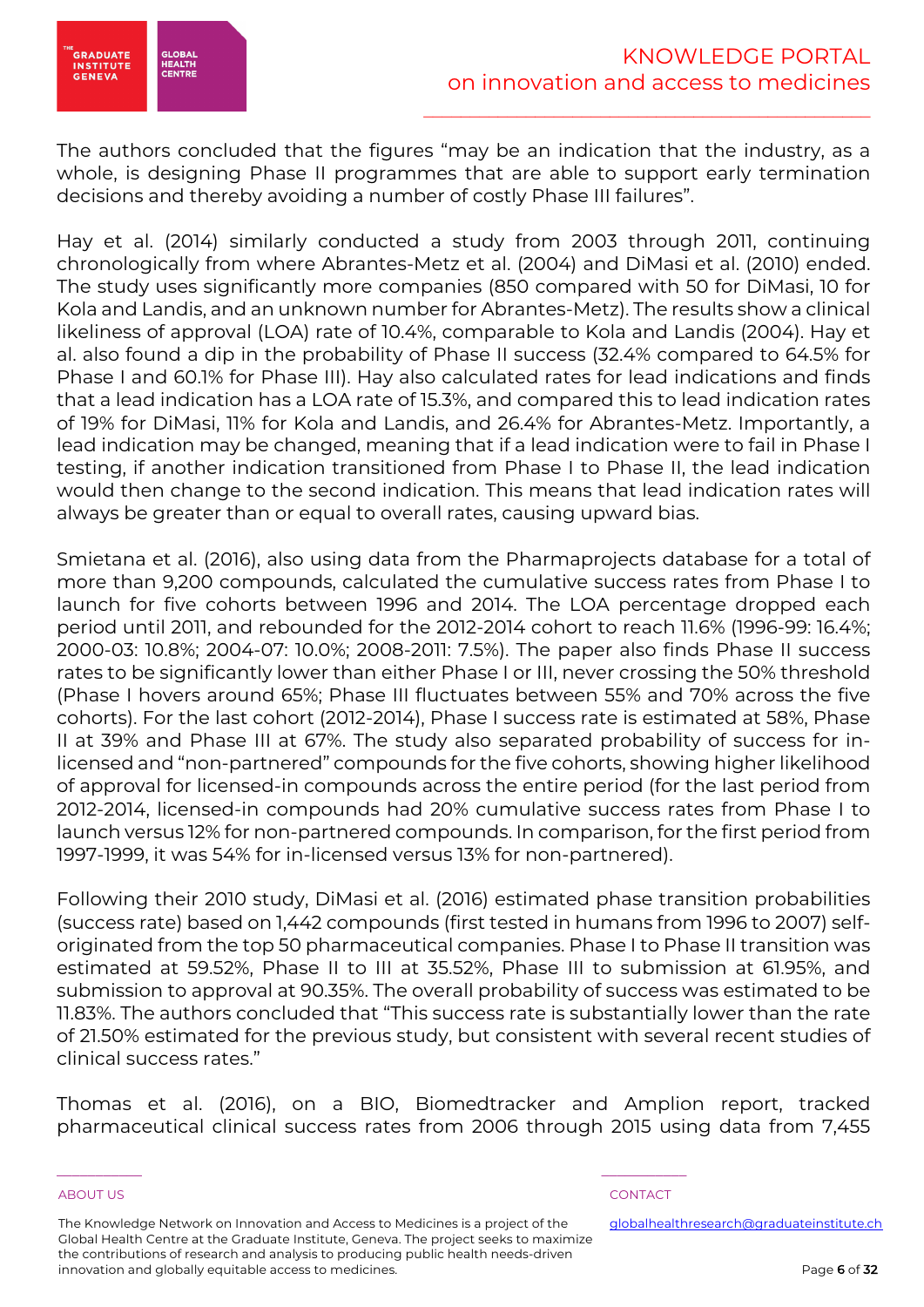

development programs, across 1,103 companies in the Biomedtracker database. The key findings of the report are a total cumulative success rate of 9.6% for the entire period (11.9% for non-oncology drugs). Consistent with other studies, the study found that Phase II success rate (at 30.7 percent) was lower than those of the other phases (63.2% for Phase I; 58.1% for Phase III).

Wong, Siah, and Lo (2019) conducted a study to calculate rates of success using a larger dataset and a new way to calculate success rates by phase. This study is a significant contribution to the literature because it incorporates big data, dwarfing datasets used by Kola and Landis, DiMasi, and others, and because the authors propose a new measure of phase success to account for missing information that should be counted as a success. For example, consider a drug that has a completed Phase I trial recorded on clinicaltrials.gov, and is listed in ongoing Phase III trials. If there is no Phase II trial available, under normal circumstances, the drug will not count as having passed Phase II. Because the typical "phase-to-phase" success rate is calculated as the cumulative number of drugs which advance from phase x to phase x+1 divided by the total number of drugs which entered phase x, missing data are not counted. However, it is a fairly common occurrence that drugs will have missing data or special regulatory pathways; in these instances, using standard approaches, successes will not be counted towards the aggregate total of success from these periods. In contrast, Wong, Siah, and Lo would interpolate a Phase II success in this example, recognizing that there is no way that a drug would have made it to Phase III while failing testing in Phase II (i.e., given the binary nature of trial outcomes, this can justifiably be recorded as a success). The authors also move away from a simple "phase-to-phase" calculation of probability of success (POS), which is common in the literature. The standard calculation defines POS as the product of each individual phase success (i.e., the probability of passing Phase I multiplied by the probability of passing Phase II, and so forth for each phase). The authors instead propose a "phase-by-phase" calculation, wherein all possible drug paths (each unique indication being tested for a particular drug constitutes one "path") are measured and the proportion of paths that pass from Phase I to approval are counted as one success. Given the methodological differences between the authors and the established literature, success rates would be expected to be higher, and this is, in fact, the case. Wong et al.'s estimates are notably higher than the generally cited 10% figure for Phase I-to-approval success rates. The authors found rates of 66.4%, 48.6%, and 59.0% for Phase I, II, and III trials, respectively, and a rate of 13.8% for all drugs entering Phase I testing.

Dowden and Munro (2019) presented and analysed data for new active substances (including chemicals and biologicals) from CMR International (which operates a consortium of about 30 innovative biopharmaceutical, including large, mid-sized and small companies) for the period of 2010 to 2017. The study shows probability of success from each phase to launch (Phase I to launch, Phase II to launch, and Phase III to launch) and Phase II to Phase III for every two years of the period of the study. For the first period (2010-2012), Phase I to launch is estimated at 6% and for the last period (2015-2017) at 7%. Phase II to Phase III varies from 23% (2010-2012) to 25% (2015-2017).

The Knowledge Network on Innovation and Access to Medicines is a project of the Global Health Centre at the Graduate Institute, Geneva. The project seeks to maximize the contributions of research and analysis to producing public health needs-driven innovation and globally equitable access to medicines.

\_\_\_\_\_\_\_\_\_\_\_ \_\_\_\_\_\_\_\_\_\_\_

### ABOUT US AND LOCAL CONTACT AND LOCAL CONTACT AND LOCAL CONTACT AND LOCAL CONTACT.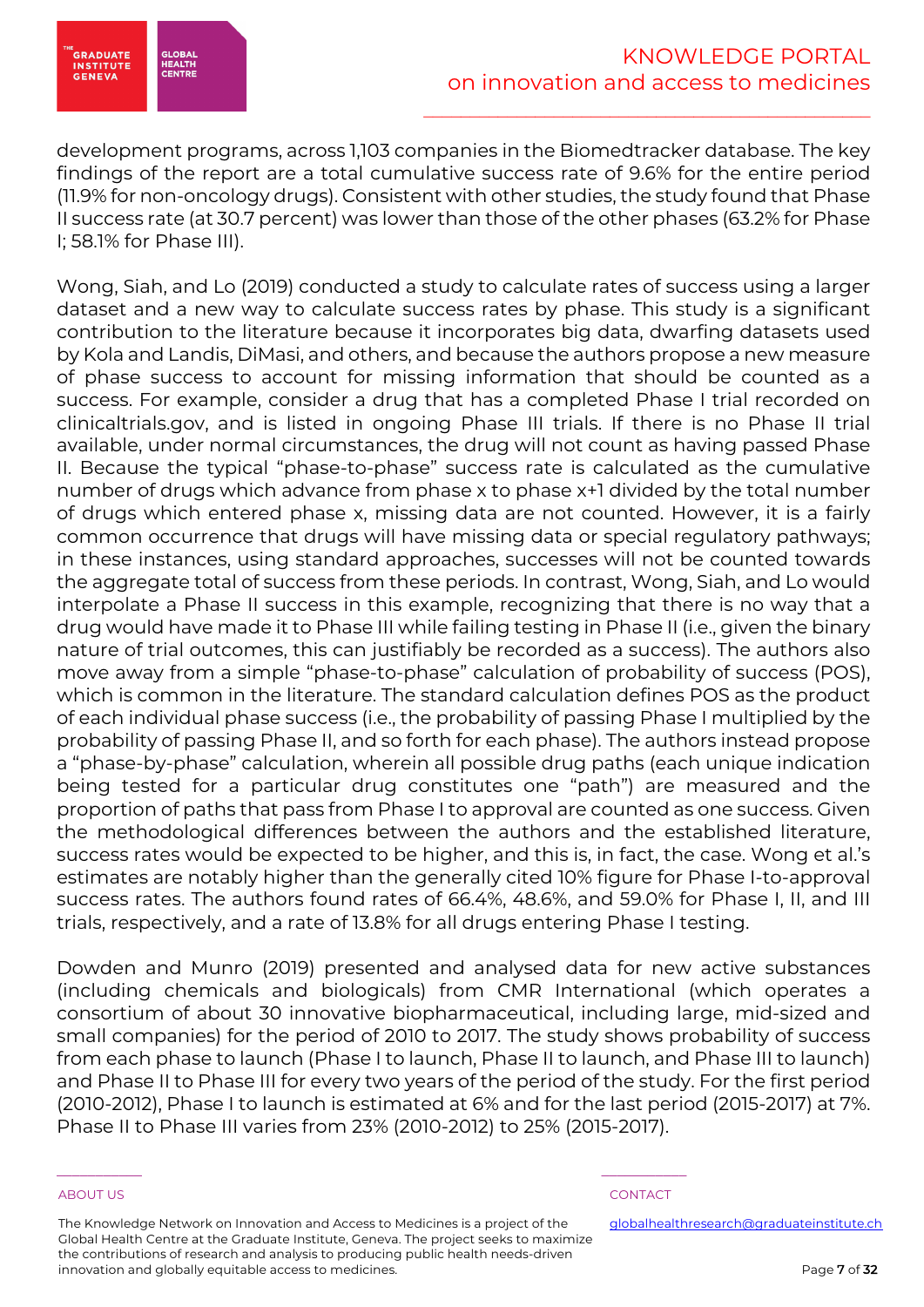

In a recently published study, Pammolli et al. (2020) investigated drug development projects using and extensive data set of more than 50,000 projects between 1990 and 2017 from R&D Focus, a proprietary database. Only projects started in the US, Europe or Japan were included. Similar to Wong et al. (2019), if information was missing for one phase of the development process but there was information on a more advanced phase, it was counted as success. The authors found that attrition rates have been decreasing at all stages of clinical research in recent years, though they are still higher than in the decades spanning 1990-1999. Pammolli et al. (2020) also found a reduction in attrition rates over time for the preclinical stage. For the final period of 2010-2013, the estimated attrition rates (failures) for each development phase were: Preclinical: 89.5%, Phase I: 55.5%, Phase II: 80.4%, Phase III: 68.8% and Registration 28.7%. For comparison with other studies in this synthesis, we present these as success rates instead: Preclinical: 10.5%, Phase I: 44.5%, Phase II: 19.6%, Phase III: 31.2% and Registration: 71.3%. The success rates estimated by Pammolli et al. are significantly lower than other estimations available in the literature.

Pammolli et al. (2020) also investigated attrition rates across different organization types classified as "pharmaceutical", "biotech" and "non-industrial" institutions. The calculations showed that "non-industrial" have higher attrition rates (lower success rates) across all development phases (except at registration), followed by "biotech" and "pharmaceutical." The authors concluded that "biotechnology companies have reached levels of productivity in project development that are equivalent to those of large pharmaceutical companies."

### New drugs by therapeutic class

The literature shows that success rates can vary substantially according to therapeutic class. Several different papers disaggregate success rates for different therapeutic class and compare them to a baseline, showing that certain areas have higher success rates than others. All studies mention therapeutic class and disease type as important factors in the efficacy of the research and development process.

DiMasi (2001) found varying success rates among 10 different therapeutic classes. Analgesic/anaesthetic, anti-infective, and gastrointestinal candidates each had success rates above 20%, while candidates with respiratory, central nervous system, and immunologic indications had success rates around 15%. Anti-infectives had the highest success rate (28.1%); respiratory (12%) and miscellaneous (7%) had the lowest. According to the author, some of the variance in success rates can be explained by differences in the way regulatory standards are satisfied by different disease types. For example, efficacy endpoints may be less concrete for certain diseases, or surrogate endpoints may be used.

Kola and Landis (2004) disaggregated success rates by nine therapeutic classes and found considerable variation between them. Cardiovascular candidates had the highest

The Knowledge Network on Innovation and Access to Medicines is a project of the Global Health Centre at the Graduate Institute, Geneva. The project seeks to maximize the contributions of research and analysis to producing public health needs-driven innovation and globally equitable access to medicines.

\_\_\_\_\_\_\_\_\_\_\_ \_\_\_\_\_\_\_\_\_\_\_

### ABOUT US AND LOCAL CONTACT AND LOCAL CONTACT AND LOCAL CONTACT AND LOCAL CONTACT.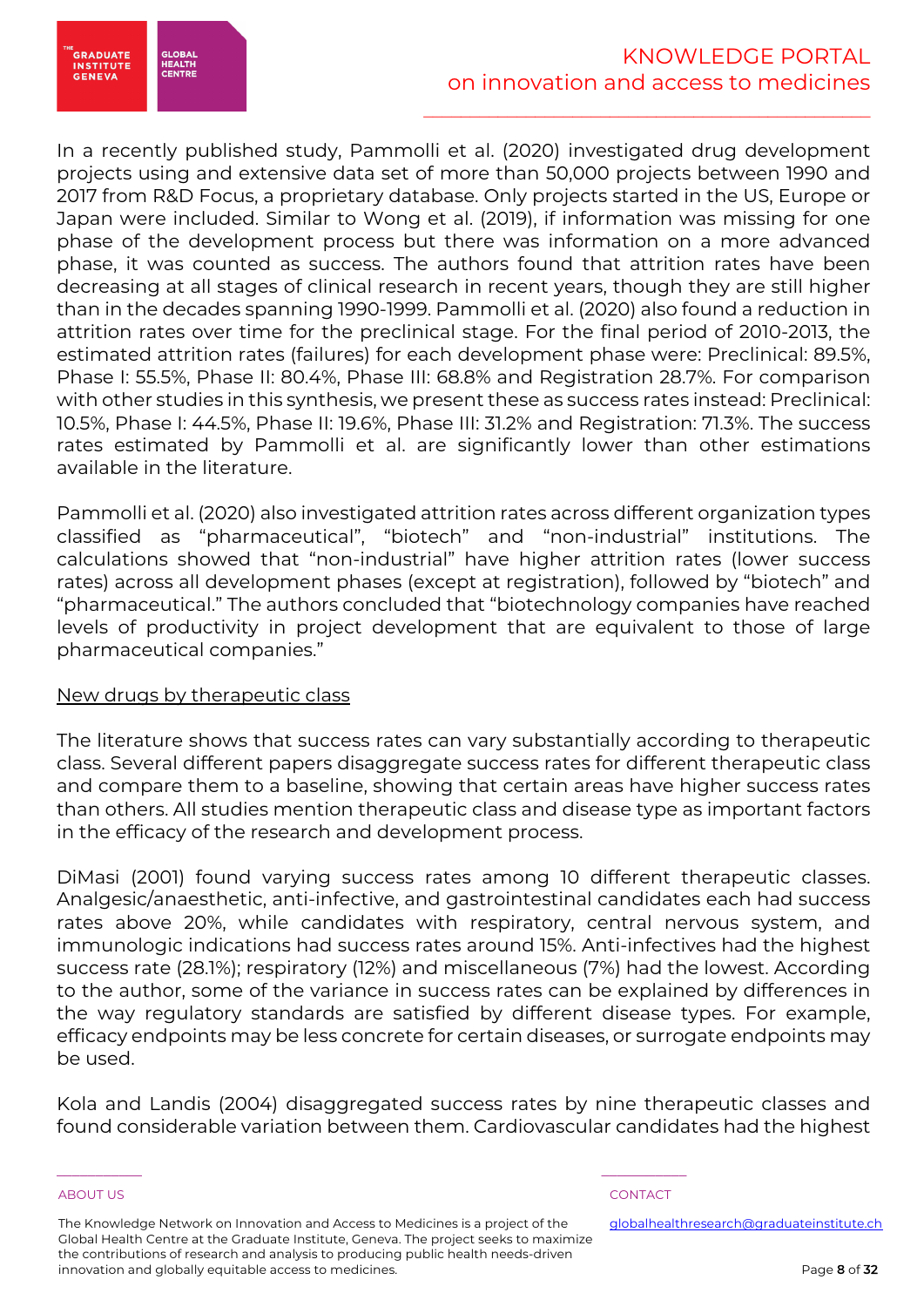

area.

\_\_\_\_\_\_\_\_\_\_\_\_\_\_\_\_\_\_\_\_\_\_\_\_\_\_\_\_\_\_\_\_\_\_\_\_\_\_\_\_\_\_\_\_\_\_\_\_

rate of success (20%), followed by those for arthritis and pain (17%) and infectious diseases (16%), whereas central nervous system (8%), oncology (5%) and women's health (4%) had the lowest. The study provided information by therapeutic class for each development stage (Phase I, Phase II, Phase III and registration), as shown in the figure below:





Source: Kola and Landis (2004)

Abrantes-Metz et al. (2004) provide success rates disaggregated by therapeutic area and type of technology. The authors found that biologicals had a success rate of 90% in Phase I, 67% in Phase II and 70% in Phase III; that chemicals had a success rate of 84% in Phase I, 66% in Phase II and 66% in Phase III; and that natural products had a success rate 90% in Phase I, 77% in Phase II and 61% in Phase III. The study also provides success rates for 14 therapeutic areas, varying between 70% (transdermal) and 97% (parenteral – subcutaneous) in Phase I; 43% (respiratory) and 81% (parenteral – subcutaneous) in Phase II, and 33% (anti-Alzheimer's Disease) and 94% (anti-HIV/AIDS) in Phase III. As noted above, the authors included registration as part of Phase III.

DiMasi et al. (2010) ran a similar analysis, finding variance in phase transition rates and LOA rates between eight therapeutic classes. The rates were extremely low for therapies with small N, given that the time period for entering product development (1993-2004) was only 6 years prior to publishing. Nevertheless, the phase transition probabilities offer some insight into which types of therapies tend to perform more effectively than others in clinical testing. Immunologic drugs, for example, had a maximum success rate of 36%; the next highest class was about 20%. Musculoskeletal and miscellaneous drugs had estimated LOA rates of about 20%, while cardiovascular, CNS, GI/metabolism, and respiratory classes had estimated rates around 9%. The study also estimated clinical success rates for self‐originated compounds classified by small and large molecules and

The Knowledge Network on Innovation and Access to Medicines is a project of the Global Health Centre at the Graduate Institute, Geneva. The project seeks to maximize the contributions of research and analysis to producing public health needs-driven innovation and globally equitable access to medicines.

\_\_\_\_\_\_\_\_\_\_\_ \_\_\_\_\_\_\_\_\_\_\_

### ABOUT US AND LOCAL CONTACT AND LOCAL CONTACT AND LOCAL CONTACT AND LOCAL CONTACT.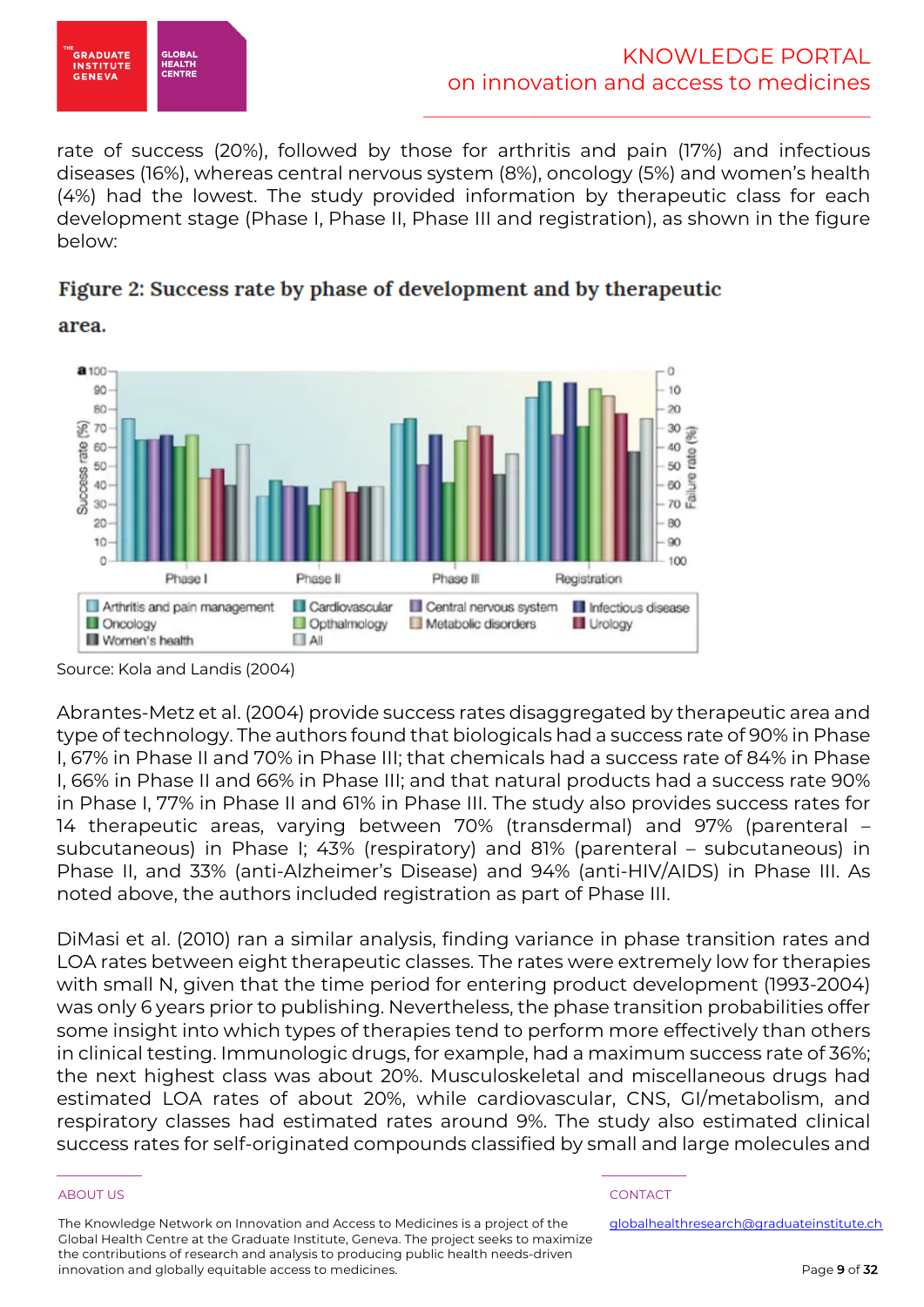

found that, over the entire study period, 13% of small molecules and 32% of large molecules succeeded.

Hay et al. (2014) addressed the differences in phase transition and LOA rates based on indication and disease type. They too found large differences in rates depending on the class of drugs, with infectious disease, autoimmune, and endocrine classes with the highest LOA rates (12-17%). On the other hand, neurology, cardiovascular, and oncology drugs had significantly lower success rates, from 7-9%. Oncology drugs in particular were shown to have a very low probability of success.

Additionally, the report by Thomas et al. (2016) found several differences in therapeutic class, specifically that oncology consistently had lower transition rates, going so far as to calculate the cumulative rates with and without oncology included (the LOA for all candidates was 9.6%, and 11.9% for all candidates except those with oncology indications). Of 14 major disease areas, the authors found that haematology (26.1%), infectious diseases, and ophthalmology had the highest cumulative success rates, while psychiatry, cardiovascular disease and oncology (5.1%) had the lowest.

The above-mentioned study by Smietana et al. (2016) provides disaggregated data for small molecules and biologic drugs. The authors found that cumulative success rates remain consistently higher for biologics across the entire period of the study (1996-2014), fluctuating from 5% to 16% for small molecules and 12% to 18% for biologics.

Wong, Siah, and Lo (2019) also disaggregate by class, finding a 3.4% probability of success for oncology candidates. Autoimmune and genitourinary candidates had the next lowest rates at around 15% each. Ophthalmology candidates and vaccines performed extremely well with a roughly 33% probability of success for each.

Dowden and Munro (2019) disaggregated their late-stage development success rate for new active substances targeting rare versus non-rare indications. There are some fluctuations across the study period (2010-2017), but in the initial and final periods, success rates for both indications were found to be very similar (2010-2012: 50% for rare and 49% for non-rare; 2015-2017: 61% for rare and 63% for non-rare). Data are also provided for seven different therapeutic areas, with anti-infectives showing the highest overall probability of success from Phase I to launch (16%) and nervous system candidates the lowest (3%).

Pammolli et al. (2020) disaggregated their data into 13 therapeutic classes and calculated average phase-by-phase attrition rates for 2000-2009 and 2010-2013. Taking Phase II as an example, in the second period, the therapeutic class with the highest attrition rate (i.e., the lowest success rate) was "genito-urinary system and sex hormones" and the one with lowest attrition rate (highest success rate) was "antiparasitic products, insecticides and repellents".

The Knowledge Network on Innovation and Access to Medicines is a project of the Global Health Centre at the Graduate Institute, Geneva. The project seeks to maximize the contributions of research and analysis to producing public health needs-driven innovation and globally equitable access to medicines.

\_\_\_\_\_\_\_\_\_\_\_ \_\_\_\_\_\_\_\_\_\_\_

### ABOUT US AND LOCAL CONTACT AND LOCAL CONTACT AND LOCAL CONTACT AND LOCAL CONTACT.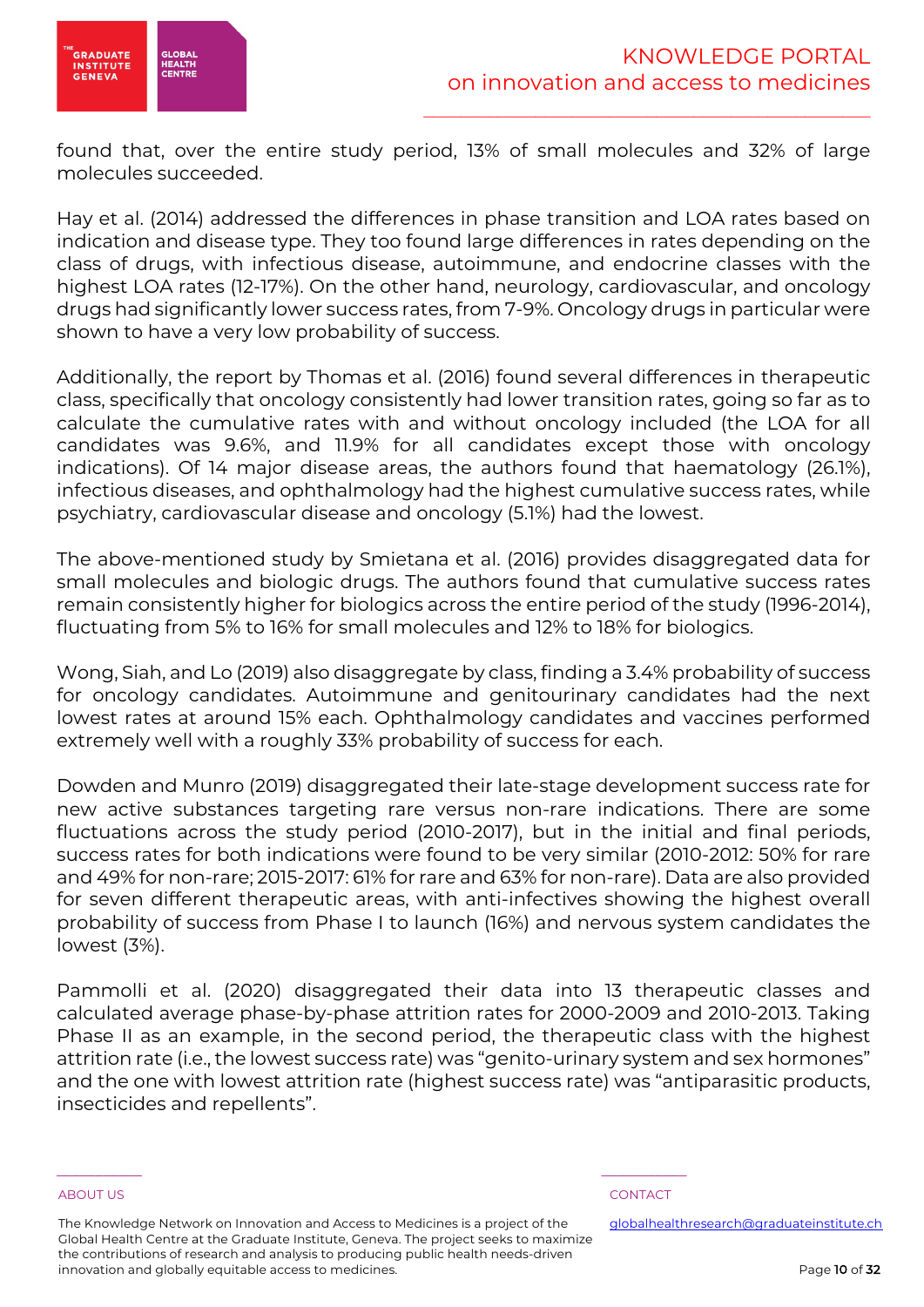

Looking at product development for anti-malarial medicines at the Medicines for Malaria Venture (MMV), a non-profit organization, Burrows et al. (2017) estimated success rates in product development by phase from 2009–2014 for MMV and compared to benchmark data for anti-infectives. The authors conclude that "malaria drug discovery has an attrition rate that is no better and no worse than that in the pharmaceutical industry for anti-infectives overall, and significantly better than for other therapeutic areas, such as neurology and oncology". Success rates for MMV were estimated at: Preclinical: 50%, Phase I: 70%, Phase IIa: 78%, Phase IIb: 75%, Phase III: 67% and Registration: 100%.

### Other technology types

Davis et al. (2011) investigated the differences in success rate between prophylactic vaccines and pharmaceuticals overall. They found that, for the 1995 cohort of IND application submissions, the ratio of failures to successes was 8.3 in prophylactics vaccines and 7.7 in other drugs.

Terry et al. (2018) developed a modelling tool to estimate the costs of launching new health products called the Portfolio-To-Impact (P2I) Model. The model is based on assumptions for costs, timeframes and attrition rates for each phase of development from late preclinical stage to Phase III clinical trials. The assumptions were based on Parexel's R&D cost sourcebook and refined by interviews "with a wide variety of stakeholders from Product Development Partnerships, biopharmaceutical and diagnostic companies, and major funders of global health R&D." The model has different assumptions for different types of products, called "archetypes," including vaccines, new chemical entities, repurposed drugs, biologics, and diagnostics. Young et al. (2018) further refined the P2I Model. A summary of the success rates per archetype using version 2 of the P2I Model is provided in the figure below.

### ABOUT US AND LOCAL CONTACT AND LOCAL CONTACT AND LOCAL CONTACT AND LOCAL CONTACT.

The Knowledge Network on Innovation and Access to Medicines is a project of the Global Health Centre at the Graduate Institute, Geneva. The project seeks to maximize the contributions of research and analysis to producing public health needs-driven innovation and globally equitable access to medicines.

\_\_\_\_\_\_\_\_\_\_\_ \_\_\_\_\_\_\_\_\_\_\_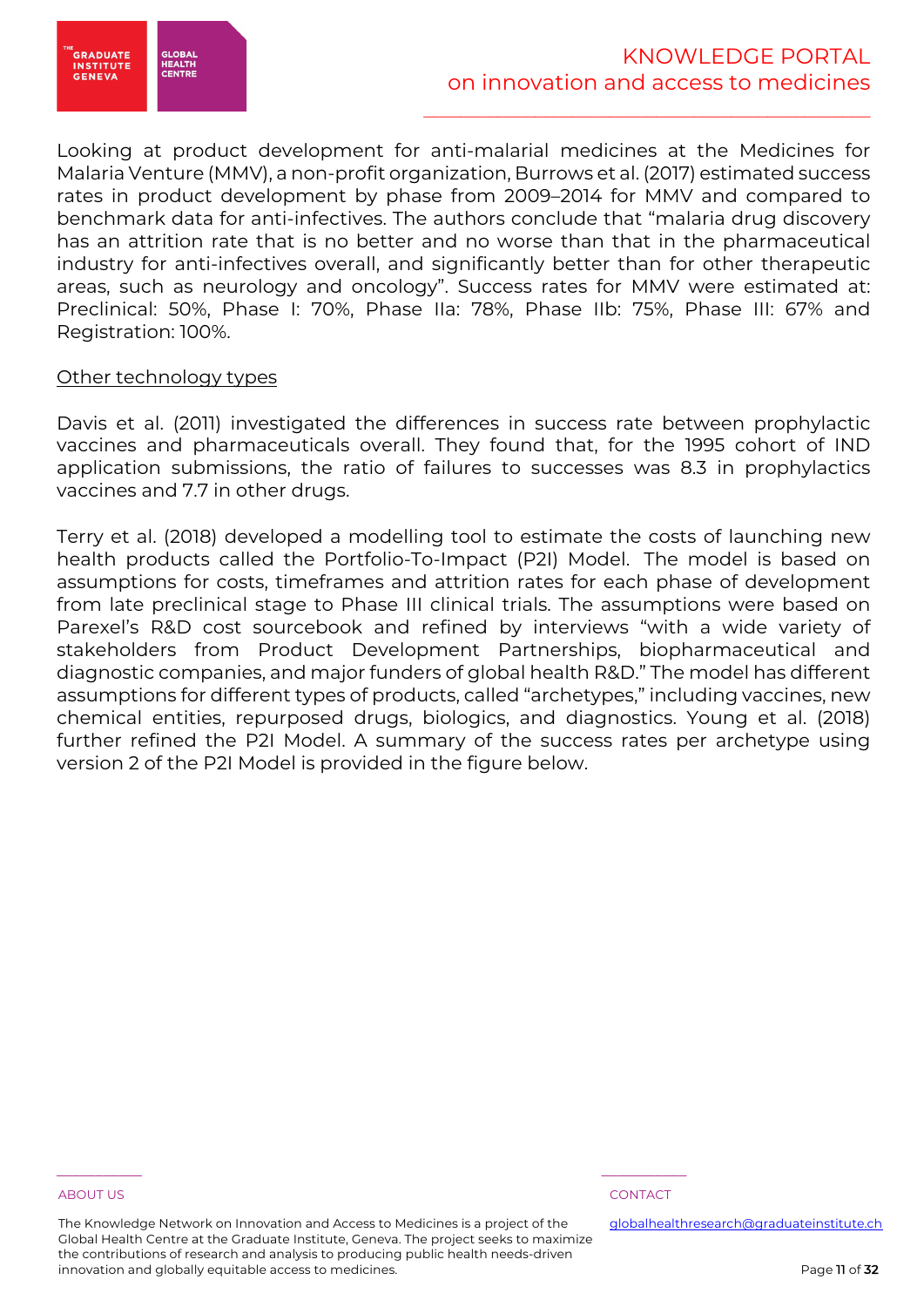**GLOBA HEALTH**<br>CENTRI

\_\_\_\_\_\_\_\_\_\_\_\_\_\_\_\_\_\_\_\_\_\_\_\_\_\_\_\_\_\_\_\_\_\_\_\_\_\_\_\_\_\_\_\_\_\_\_\_

| <b>Archetype</b>                              | <b>Preclinical</b>                       |                                       |                                         | Probability of success (%)                                         |  |  |  |  |  |  |  |
|-----------------------------------------------|------------------------------------------|---------------------------------------|-----------------------------------------|--------------------------------------------------------------------|--|--|--|--|--|--|--|
|                                               |                                          | Phase 1                               | Phase 2                                 | Phase 3                                                            |  |  |  |  |  |  |  |
| Simple vaccine                                | 41.0                                     | 68.0                                  | 46.0                                    | 71.0                                                               |  |  |  |  |  |  |  |
| Complex<br>vaccine                            | 41.0                                     | 50.0                                  | 22.0                                    | 64.0                                                               |  |  |  |  |  |  |  |
| Unprecedented<br>vaccine                      | 41.0                                     | 50.0                                  | 5.0                                     | 40.0                                                               |  |  |  |  |  |  |  |
| Simple NCE                                    | 65.0                                     | 60.0                                  | 39.0                                    | 69.0                                                               |  |  |  |  |  |  |  |
| Simple NCE<br>for TB                          | 65.0                                     | 60.0                                  | 39.0                                    | 50.0                                                               |  |  |  |  |  |  |  |
| Complex NCE                                   | 55.0                                     | 57.0                                  | 20.0                                    | 40.0                                                               |  |  |  |  |  |  |  |
| Simple<br>repurposed<br>drug                  | 75.0                                     | 59.0                                  | 46.0                                    | 68.0                                                               |  |  |  |  |  |  |  |
| Complex<br>repurposed<br>drug                 | 75.0                                     | 59.0                                  | 46.0                                    | 68.0                                                               |  |  |  |  |  |  |  |
| Simple biologic                               | 41.0                                     | 68.0                                  | 46.0                                    | 70.0                                                               |  |  |  |  |  |  |  |
| Simple biologic<br>for TB                     | 41.0                                     | 68.0                                  | 46.0                                    | 55.0                                                               |  |  |  |  |  |  |  |
| Complex<br>biologic                           | 41.0                                     | 50.0                                  | 22.0                                    | 40.0                                                               |  |  |  |  |  |  |  |
|                                               | <b>Concept</b><br>and<br><b>Research</b> | <b>Feasibility</b><br>and<br>Planning | <b>Design and</b><br><b>Development</b> | <b>Clinical</b><br>Validation<br>and<br>Launch<br><b>Readiness</b> |  |  |  |  |  |  |  |
| Diagnostic,<br>assay<br>development           | 71                                       | 71                                    | 100                                     | 100                                                                |  |  |  |  |  |  |  |
| Diagnostic,<br>simple platform<br>development | 71                                       | 71                                    | 75                                      | 100                                                                |  |  |  |  |  |  |  |
| Other products<br>Sources of data:            | 87                                       | 87                                    | 95                                      | 80                                                                 |  |  |  |  |  |  |  |

P2I model assumptions McKinsey RAP Bill & Melinda Gates Foundation

Source: Young et al., 2018, p. 8.

## 2) Estimation of historical timeframes

### Overall

The literature on phase lengths is more recent than that on success rates, becoming a recognized aspect of pharmaceutical development in the early 2000s. Earlier papers used survival analyses to understand development time, typically noting the cumulative proportion of products that reached an event (FDA approval) over some period of time. These calculations are still commonplace and are an important aspect of predicting overall success rates for drugs, but individual phase lengths have helped elucidate specific areas for improvement in the R&D process.

One of the first papers to look at phase lengths was Reichert (2003), which divided the total time spent in development into clinical and approval time. Historically, regulatory time averaged about 2 years in the 1970s, increasing to a high of 37 months in 1984-1985. The regulatory time then decreased steadily during the 1990s, to a low of 12.7 months in 1998-1999. Clinical time followed a similar pattern, taking about 50 months during the 1970s, increasing to about 75 months in the 1980s, and remaining high throughout the

The Knowledge Network on Innovation and Access to Medicines is a project of the Global Health Centre at the Graduate Institute, Geneva. The project seeks to maximize the contributions of research and analysis to producing public health needs-driven innovation and globally equitable access to medicines.

\_\_\_\_\_\_\_\_\_\_\_ \_\_\_\_\_\_\_\_\_\_\_

### ABOUT US AND LOCAL CONTACT AND LOCAL CONTACT AND LOCAL CONTACT AND LOCAL CONTACT.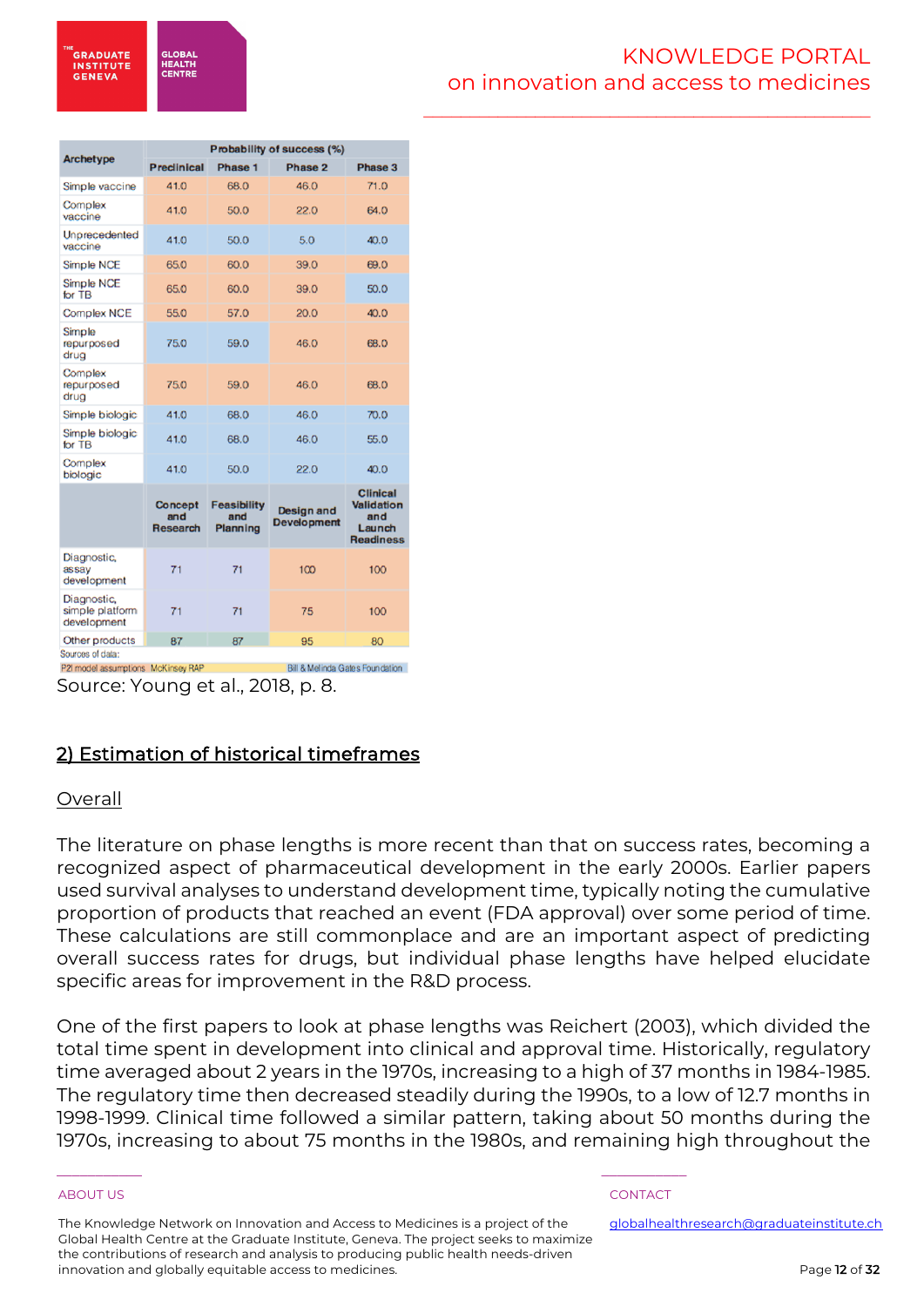

1990s, reaching an apex of 92.5 months in 1994-1995, before decreasing steadily to a low of 63 months in 2000-2001. Consistent with literature on success rate, times also varied widely depending on therapeutic categories, but over the 4-year intervals there was no clear pattern for certain therapeutics taking more or less time compared to the other categories. The author also analysed the trends for approval times in view of three major pieces of legislature implemented in the U.S. in the 1980s: the Bayh-Dole Act, Orphan Drug Act, and Hatch-Waxman act. The patterns suggest that the legislative pieces succeeded at shortening FDA approval time.

Keyhani et al. (2006) investigated development times and the claim that rising drug prices in the US were justified because of longer development times. They investigated 168 drugs approved between 1992 and 2002 using data from publicly available sources (the authors highlight that most of the previous studies had been based on proprietary data). They found that the median clinical trial period was 5.1 years (61.2 months) and that the medial regulatory review period was 1.2 years (14.4 months). The authors concluded that "clinical trial periods have not increased during this time frame, and regulatory review periods have decreased. Therefore, it is unlikely that longer clinical trial times are contributing to rising prescription drug prices".

The above-mentioned Abrantes-Metz (2004) paper also estimated phase duration in addition to success rates. The authors found mean duration times of 22.1, 34, and 44.9 months for Phase I, II, and III and, an expected duration of 96.6 months for successful drugs. They provided information disaggregated by successful and failed drugs, showing that Phase I and Phase II duration are significantly lower for successful drugs and Phase III duration is lower for failed drugs. They also presented data separated by size of the developer, showing that "big pharma" has longer development rates in Phase I, but lower rates in Phases II and III in comparison to "non-big pharma."

The R&D model developed by Paul et al. (2010) includes assumptions of cycle times for eight different phases of the development process. Original cycle times were provided in years, but are presented here in months to allow for comparison with other estimates. Target-to-hit: 12, Hit-to-lead: 18, Lead optimization: 24, Preclinical: 12, Phase I: 18, Phase II: 30, Phase III: 30, and Submission to launch: 18.

Pregelj, Verreynne, and Hine (2015) conducted a linear regression analysis of clinical trial lengths, including disaggregation by phase. The study looked at 14,319 Phase I, II, and III trials between 2005 and 2009. Ultimately the regression suggested that the estimated marginal means of trial lengths are reduced from about 25 months (all phases clustered between 23-26 months) to around 20 months, with Phase I tests dropping precipitously to about 15 months. The study found notable differences between originating firms and development times. Industry-originated products were consistently faster to advance through clinical trials, while U.S. Federal backed products were slower and "other" firms were in the middle.

The Knowledge Network on Innovation and Access to Medicines is a project of the Global Health Centre at the Graduate Institute, Geneva. The project seeks to maximize the contributions of research and analysis to producing public health needs-driven innovation and globally equitable access to medicines.

\_\_\_\_\_\_\_\_\_\_\_ \_\_\_\_\_\_\_\_\_\_\_

### ABOUT US AND RESERVE TO A RESERVE THE SERVE TO A RESERVE THE SERVE TO A RESERVE THAT A RESERVE TO A RESERVE TO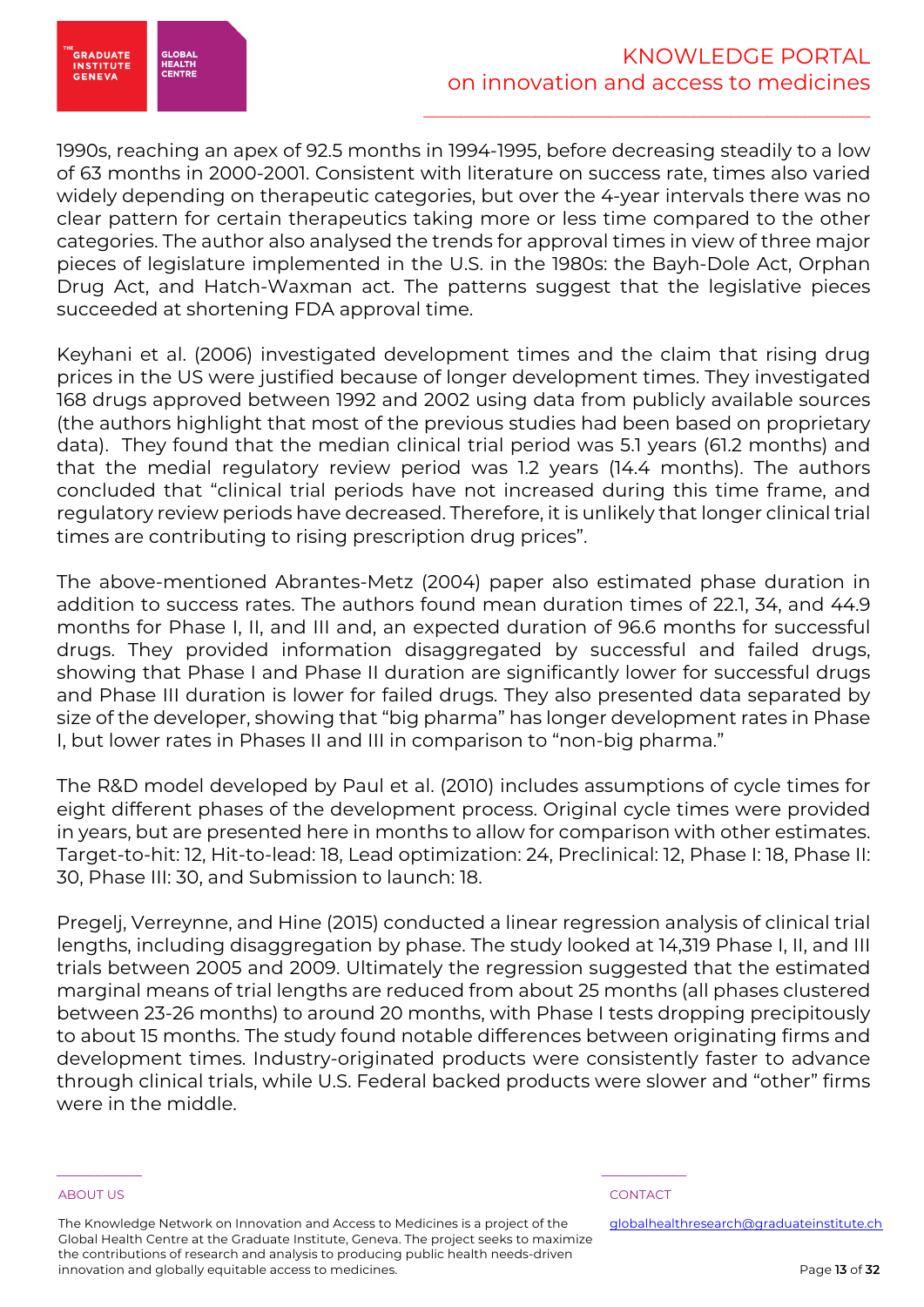

DiMasi et al. (2016) detailed the cost of producing a new drug, in which capitalized costs play a key role. Timeframes are a major component of calculating capitalized costs, so a key focus of the paper is the length of each phase of clinical testing and regulatory approval time. The paper found that the mean phase lengths are 33.1, 37.9, and 45.1 months for Phase I, II, and III, respectively. The authors also found an average gap of 19.8, 30.3, and 30.7 months after each phase of testing was completed. They found an average time of 31.2 months from synthesis to first human testing, down considerably from 52.0 months in a previous study. The regulatory phase was estimated to take 16.0 months. Overall, the expected time from the beginning of clinical trials to regulatory submission was 80.8 months (96.8 months for time from testing to approval). Note that these figures are not a sum of individual phase times and phase gaps, as there are overlaps across phases and phase gaps.

Martin (2017) investigated phase lengths across clinical trials looking at the decade from 2006-2015 across 3-year periods (overlapping 1 year between each two cohorts) and found increasing phase lengths across the decade, especially for Phase II and Phase III trials. Phase I trials had a median length of 31 months in 2006 before dipping to a low of 27 months for the 2010-2012 period. The final period showed clinical trial lengths of 32 months, a modest increase over the 10-year period. For Phase II trials, trial times have increased gradually from 2006 – 2009, and have increased by 5 months over the second half of the decade to a median of 39 months from 33 months in 2006. For Phase III trials, lengths went from 33 months in 2006 to a high of 42 for the 2011-2013 period, and have since dipped to a median of 40 months, remaining substantially higher than in 2006. The author proposed several potential reasons for these increases, including that companies seem to be changing trial design strategies and have been creating more complex late-stage trials. In addition, trial size has increased in Phase II studies, moving from a median of 88 participants from 2005-2007 to 108 from 2013-2015. Phase III trials, however, saw a reduction in participants over the same period, from 408 to 347. Treatment cycles also increased, and were 23% longer in 2013-2015 than 2010-2012.

Wong, Siah, and Lo (2019) estimated phase lengths in their analysis. They found that during the period from 2005-2015, trial lengths were 1.6, 2.9, and 3.8 years (19.2, 34.8, and 45.6 months) for Phase I, II, and III testing, respectively. The authors also analysed the difference between terminated and successful projects and found that Phase II trials tend to conclude 8.1 months earlier for candidates that do not advance to Phase III testing. Phase III trials concluded 3.2 months later in successful candidates. Differences in Phase I times were insignificant.

Pammolli et al. (2020) also investigated timeframes in their above-mentioned study. The authors calculated median phase duration per each phase of development in 3-years intervals (1990-1999, 2000-2009 and 2010-2013). Phase III had longer duration across the entire period and registration the shortest. For the last interval, phase lengths were estimated at: Preclinical: 19 months, Phase I: 5 months, Phase II: 23 months, Phase III: 34

The Knowledge Network on Innovation and Access to Medicines is a project of the Global Health Centre at the Graduate Institute, Geneva. The project seeks to maximize the contributions of research and analysis to producing public health needs-driven innovation and globally equitable access to medicines.

\_\_\_\_\_\_\_\_\_\_\_ \_\_\_\_\_\_\_\_\_\_\_

ABOUT US AND RESERVE TO A RESERVE THE SERVE TO A RESERVE THE SERVE TO A RESERVE THAT A RESERVE TO A RESERVE TO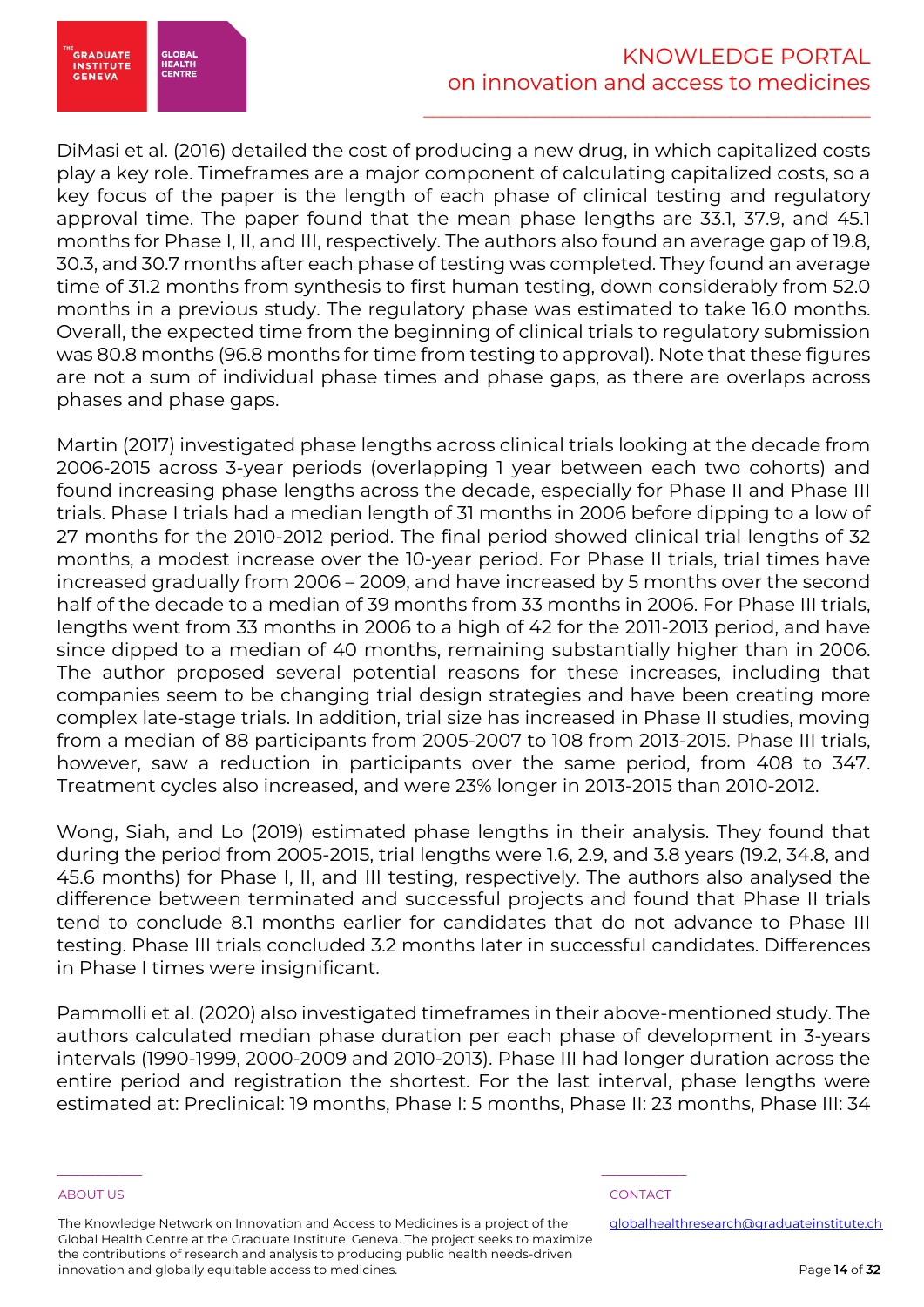

months and Registration: 3 months. It should be noted that these estimates are much lower than other estimates available in the literature.

### New drugs by therapeutic class

Abrantes-Metz et al. (2004) provided estimates for development times by phase, disaggregated by type of compound and therapeutic area. For successful drugs, they show that biologicals have an average duration of 17.87 months in Phase I, 31.87 months in Phase II and 45.63 months in Phase III; chemicals have an average duration of 19.63 months in Phase I, 29.41 months in Phase II and 47.74 months in Phase III, and natural products have an average duration of 21.5 months Phase I, 19.44 months in Phase II and 46.14 months in Phase III. The study also disaggregates phases by 14 therapeutic areas, demonstrating variations between 10.73 months (anti-hypertension) and 22.43 months (transdermal) in Phase I; 21.57 months (anti-HIV/AIDS) and 46.11 months (anti-Alzheimer's Disease) in Phase II, and 24.31 months (anti-HIV/AIDS) and 63.4 months (anti-Parkinson's Disease) in Phase III. As noted above, the authors included registration as part of Phase III. There are also estimations provided for failed projects.

In the study by Martin (2017), the author conducted a regression analysis and found that trials of large molecules took more time than those of small molecules, even when accounting for variations in study size and disease complexity. Conversely, Beall et al. (2019) investigated the difference in development times between biologic (large molecules) and chemical drugs (small molecules) and found no significantly difference. Looking at US Patent and Trademark Office (USPTO) and Merck Index data, the study found that median total development times were about 12 years from first filing to FDA approval for each method (12.1 USPTO and 12.4 Merck Index). The development times between small molecules and biologics were not significantly different in either regression (despite being slightly shorter for biologics in the Merck Index).

### Other technology types

Davis et al. (2011), in the above-mentioned study investigating the differences between prophylactic vaccines and pharmaceuticals overall, found that clinical development times were not significantly different between vaccines and other drugs. There was, however, a significant difference in pre-clinical development time, with prophylactic vaccines taking 3.7 years and other drugs taking 2.8 years. Aside from this, there were no notable differences in phase lengths.

The above-mentioned Portfolio-To-Impact (P2I) Model (Terry et al. 2018, Young et al. 2018) also contains assumptions for time length for each development phase, summarized in the table below for different types of technologies included in the model ("archetypes").

The Knowledge Network on Innovation and Access to Medicines is a project of the Global Health Centre at the Graduate Institute, Geneva. The project seeks to maximize the contributions of research and analysis to producing public health needs-driven innovation and globally equitable access to medicines.

\_\_\_\_\_\_\_\_\_\_\_ \_\_\_\_\_\_\_\_\_\_\_

ABOUT US AND RESERVE TO A RESERVE THE SERVE TO A RESERVE THE SERVE TO A RESERVE THAT A RESERVE TO A RESERVE TO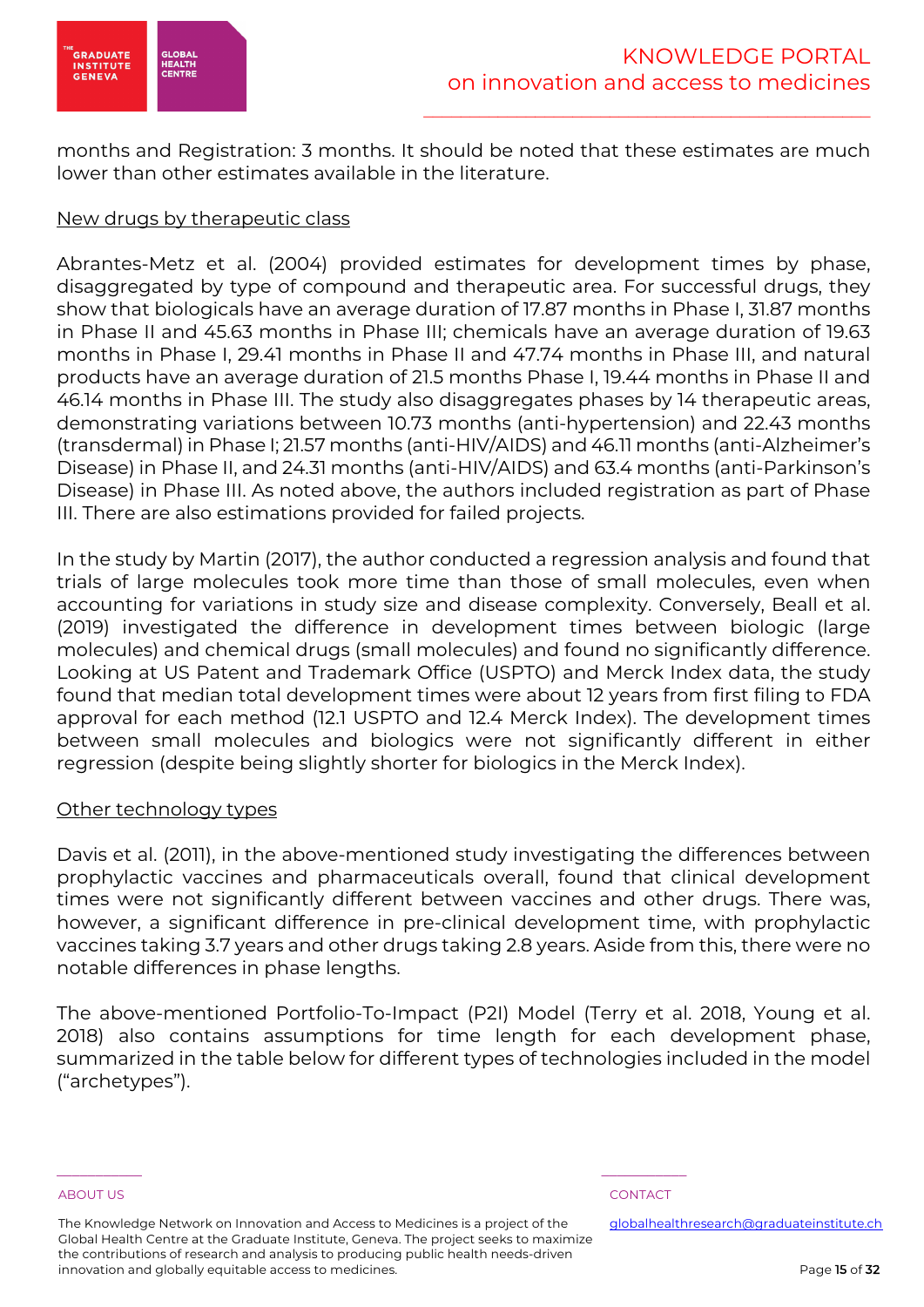**GLOBA HEALTH**<br>CENTRI

\_\_\_\_\_\_\_\_\_\_\_\_\_\_\_\_\_\_\_\_\_\_\_\_\_\_\_\_\_\_\_\_\_\_\_\_\_\_\_\_\_\_\_\_\_\_\_\_

|                                               | Length of phase (years)                  |                                              |                                         |                                                                    |  |  |  |  |
|-----------------------------------------------|------------------------------------------|----------------------------------------------|-----------------------------------------|--------------------------------------------------------------------|--|--|--|--|
| <b>Archetype</b>                              | <b>Preclinical</b>                       | Phase 1                                      | Phase 2                                 | Phase 3                                                            |  |  |  |  |
| Simple vaccine                                | 3.4                                      | 1.6                                          | 2.2                                     | 2.3                                                                |  |  |  |  |
| Complex<br>vaccine                            | 33                                       | 2.0                                          | 3.7                                     | 3.5                                                                |  |  |  |  |
| Unprecedented<br>vaccine                      | 33                                       | 2.0                                          | 3.7                                     | 3.5                                                                |  |  |  |  |
| Simple NCE                                    | 2.5                                      | 1.8                                          | 3.4                                     | 3.2                                                                |  |  |  |  |
| Simple NCE<br>for TB                          | 2.5                                      | 1.8                                          | 3.4                                     | 3.2                                                                |  |  |  |  |
| Complex NCE                                   | 29                                       | 1.9                                          | 3.5                                     | 2.8                                                                |  |  |  |  |
| Simple<br>repurposed<br>drug                  | 23                                       | 1.6                                          | 2.1                                     | 2.1                                                                |  |  |  |  |
| Complex<br>repurposed<br>drug                 | 23                                       | 1.6                                          | 2.1                                     | 2.1                                                                |  |  |  |  |
| Simple biologic                               | 3.4                                      | 1.6                                          | 2.2                                     | 3.1                                                                |  |  |  |  |
| Simple biologic<br>for TB                     | 3.4                                      | 1.6                                          | 2.2                                     | 3.1                                                                |  |  |  |  |
| Complex<br>biologic                           | 33                                       | 2.0                                          | 3.7                                     | 2.8                                                                |  |  |  |  |
|                                               | <b>Concept</b><br>and<br><b>Research</b> | <b>Feasibility</b><br>and<br><b>Planning</b> | <b>Design and</b><br><b>Development</b> | <b>Clinical</b><br>Validation<br>and<br>Launch<br><b>Readiness</b> |  |  |  |  |
| Diagnostic,<br>assay<br>development           | 0.5                                      | 0.5                                          | 2.0                                     | 1.3                                                                |  |  |  |  |
| Diagnostic,<br>simple platform<br>development | 0.5                                      | 0.5                                          | 2.5                                     | 2.0                                                                |  |  |  |  |
| Other products<br>Sources of data:            | 0.5                                      | 0.5                                          | 1.0                                     | 1.0                                                                |  |  |  |  |

P2I model assumptions McKinsey RAP Bill & Melinda Gates Foundation Source: Young et al., 2018, p.8.

Using the P2I Model to analyse the vaccine portfolio of the European Vaccine Initiative (EVI), a not-for-profit organization, Gunn et al. (2019) provide information on timeframes for the historical development of vaccines within the organization. The portfolio includes candidates for various diseases of poverty and emerging infectious diseases at different stages of development. The preclinical phase was estimated at 36 months, Phase I at 17.4 and Phase II at 22.5.

## 3) Main reasons for development termination

The above-mentioned paper by DiMasi (2001) investigated the reasons for termination of projects under clinical development, in two cohorts of 5-year periods (from 1981-1986 and 1987-1992). Results for each period, respectively, are 29.8%/33.8% for economic reasons, 33.0%/37.6% for efficacy, 21.4%/19.6% for safety, and 15.8%/9.0% for other reasons.

The Knowledge Network on Innovation and Access to Medicines is a project of the Global Health Centre at the Graduate Institute, Geneva. The project seeks to maximize the contributions of research and analysis to producing public health needs-driven innovation and globally equitable access to medicines.

\_\_\_\_\_\_\_\_\_\_\_ \_\_\_\_\_\_\_\_\_\_\_

ABOUT US AND RESERVE TO A RESERVE THE SERVE TO A RESERVE THE SERVE TO A RESERVE THAT A RESERVE TO A RESERVE TO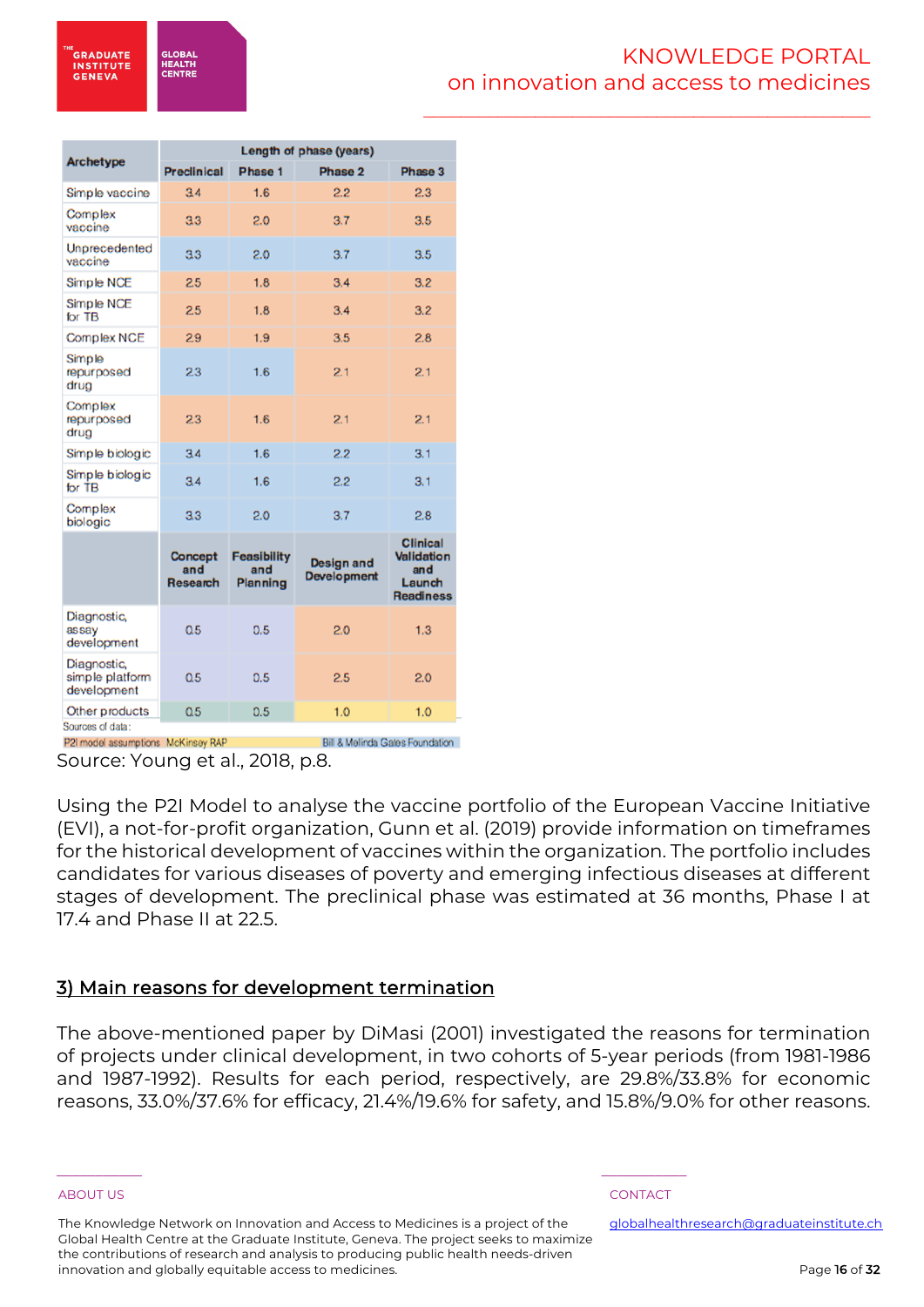

Kola and Landis (2004) also investigated the reasons for failure and point out that over the course of the decade, the reasons for failure shifted from primarily pharmacokinetic/bioavailability reasons (~40% in 1991) to commercial (20%), toxicology (20%), and cost of goods (9%) reasons (which notably was not mentioned as a reason for failure in 1991) in 2000. Clinical safety and efficacy as causes of failure stay roughly constant between 1991 and 2000 (10-12% and 30-28%, respectively). Overall, the 1990s are seen as a time of sea change, in which clinical success rates plummeted and never fully recovered. The authors suggest that this could be the result of several factors, including the targeting of more complex diseases in clinical trials, competing with enhanced standards of care, and more demanding regulatory authorities.

The trio of Arrowsmith papers published by Thomson Reuters (Arrowsmith 2011a, 2011b and 2013) also outlined major causes for failure in Phase II and Phase III tests. For Phase III tests, the major reasons for failure from 2007-2010 were efficacy (66%), safety (21%), and commercial (7%). For Phase II tests from 2008-2010, the four major factors in failure were efficacy (51%), strategic (29%), safety (19%), and pharmacokinetics/bioavailability (1%). Therapeutic area also played a role, with cancer and alimentary drugs failing more often than other those in areas. The final study for Phase II and III studies from 2011-2012 found that the primary factors for failure were efficacy (56%), safety (28%), and strategic (7%). The 2013 study showed that, of the 83 failures in Phase III trials, 28% were cancer drugs, 18% were nervous system and 13% were alimentary/metabolism (including obesity and diabetes). One conclusion was that large numbers of failures occurred in drugs with novel mechanisms of action in areas of unmet need.

Harrison (2016) found similar results for the time period between 2013-2015. Looking at Phase II and Phase III failures, the primary factors in failure were efficacy (52%), safety (24%), strategy (15%), commercial (6%), and operational (3%). Strategic reasons were a significantly higher cause of failure in Phase II (21%) than Phase III (14%). The highest percentage of failures were in oncology (32%) and CNS (17%), confirming that certain therapeutic areas are more difficult than others.

Hwang et al. (2016) explored failures of investigational drugs in Phase 3 trials across several countries from January 1st, 1998 – December 31st, 2008, with follow up in 2015. The study included the United States, Canada, Australia, Switzerland, and the EU. Of 640 novel drugs and biologics, 53.8 were unapproved and 46.2% were approved (35.9% in the United States). Approximately 30% were biologics and 70% were pharmacologic. Of drugs that were not approved, 56.7 were not approved due to lack of efficacy, 17.2% due to lack of safety, and 21.5% for commercial reasons. In only 4.7% were the reasons for a lack of approval unknown. Commercial reasons were significantly more likely to be the cause of failure for small and medium sized enterprises (P < .001). A major drawback to the study is that it relied on publicly available information. This may cause bias since the FDA's response letters denying a drug approval are not required to explain precise reasons for failure.

The Knowledge Network on Innovation and Access to Medicines is a project of the Global Health Centre at the Graduate Institute, Geneva. The project seeks to maximize the contributions of research and analysis to producing public health needs-driven innovation and globally equitable access to medicines.

\_\_\_\_\_\_\_\_\_\_\_ \_\_\_\_\_\_\_\_\_\_\_

### ABOUT US AND RESERVE TO A RESERVE THE SERVE TO A RESERVE THE SERVE TO A RESERVE THAT A RESERVE TO A RESERVE TO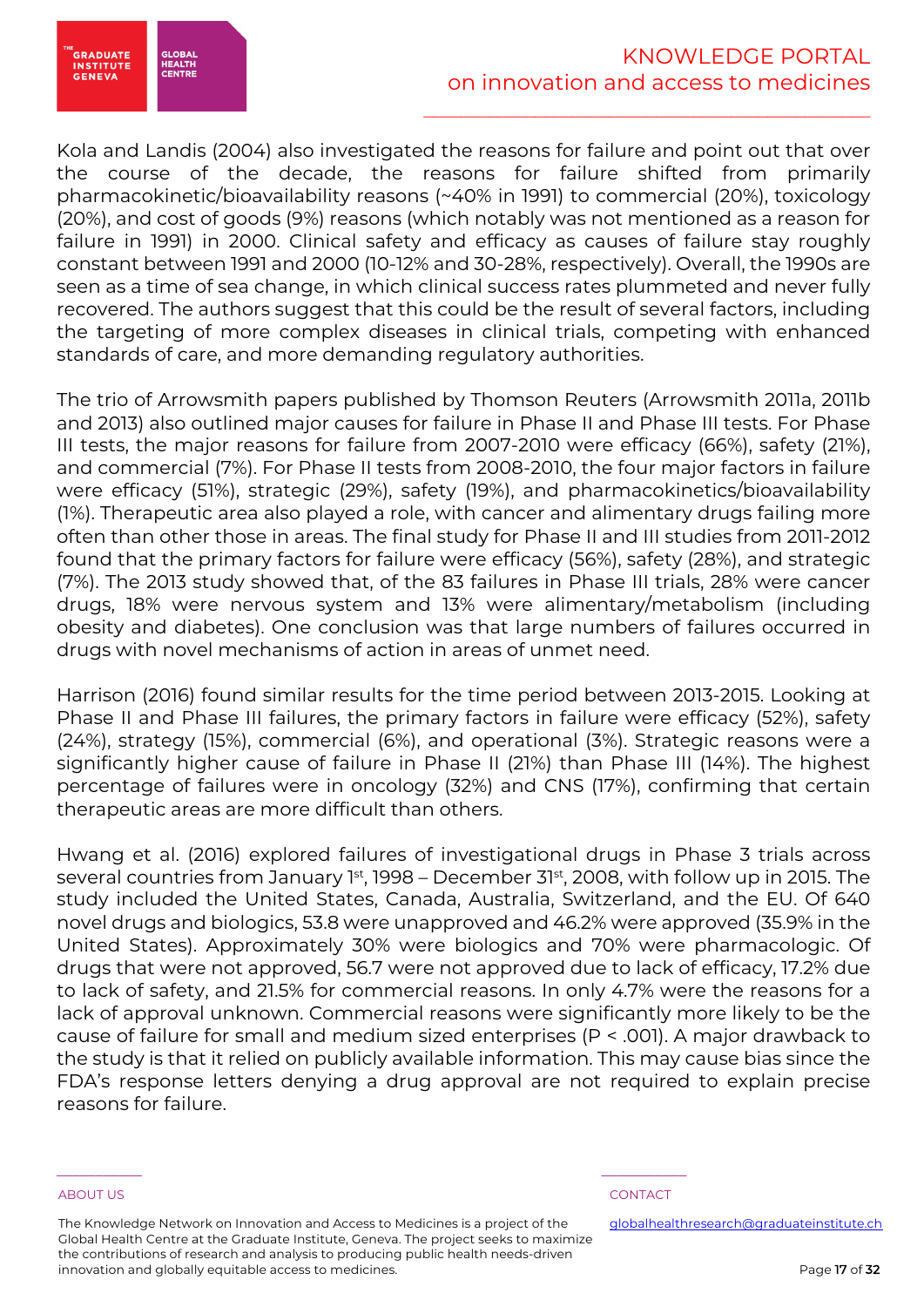

Schumacher et al. (2016) examined changing R&D models in the pharmaceutical industry and broad organizational archetypes for future development. Laying out the argument for a changing R&D model, the authors included a list of issues impacting pharmaceutical R&D. They identified various reasons for high attrition rates, including a lack of reliability in published data; biopharmaceutical issues including PK; poor predictive models in discovery and preclinical research; target-based drug discovery and advanced complexity of target selection; competition for proprietary target; complex process for target validation; complexity of clinical trials in treating chronic diseases; increasing demands from regulatory authorities and funders; and a lack of knowledge in small organizations resulting in lower PTRS from phase I to submission than for large organizations. Whereas many of the issues identified in the literature are specific to clinical trials, Schumacher includes many issues that affect pre-clinical development and drug discovery. While the broader focus of the paper is innovative R&D strategies, these issues continue to plague health product development in this potential transition period.

Dahlin et al. (2016) examined the types of pharmaceutical product development strategies that are most likely to reach market from a sample of 2,562 clinical trials conducted in 406 US pharmaceutical companies between 1993 and 2004. Product development strategies were categorized into 4 distinct paths: (i) a novel strategy – indicating that the firm was undertaking product development for a drug and indication that they had no prior experience conducting clinical trials for; (ii) a drug experience strategy – combining previous drug development expertise with a new indication; (iii) an indication experience – showing previous clinical trial experience with an indication but for a new drug; and, (iv) a combined experience strategy – denoting prior expertise conducting clinical trials for the drug and indication. The results, amongst other things, show that combined experience strategies were the most successful (and least likely to be utilized), followed by drug experience strategies, with novel strategies trailing closely, and, finally, indication experience strategies being the least successful means to get a product to market.

Lauer et al. (2017) investigated the effect that costs and attrition rates have on the development of cardiovascular medicines. Many of the factors that have been found to be increasing prices and lowering success rates overall in pharmaceuticals are also potential drivers of costs for cardiovascular medicines specifically. The study cites several issues, including complex trial design, restrictive inclusion and exclusion criteria, strict regulations, excessive source-data verification, and the effect of clinical conduct on workflow. There is a lengthy explanation of barriers to cost-efficient clinical trials, which traverses several responsible parties for increased prices. Sponsor-induced risk aversion may lead to extraneous steps and longer protocols. A disconnect between research and care may cause inefficiencies because healthcare professionals are unable to interpret clinical research methods. Regulatory boards are decentralized and less efficient than they could be. Trial regulations are antiquated and are designed for smaller trials. There

<sup>E</sup>GRADUATE<br>INSTITUTE<br>GENEVA

GLOBA

The Knowledge Network on Innovation and Access to Medicines is a project of the Global Health Centre at the Graduate Institute, Geneva. The project seeks to maximize the contributions of research and analysis to producing public health needs-driven innovation and globally equitable access to medicines.

\_\_\_\_\_\_\_\_\_\_\_ \_\_\_\_\_\_\_\_\_\_\_

### ABOUT US AND RESERVE TO A RESERVE THE SERVE TO A RESERVE THE SERVE TO A RESERVE THAT A RESERVE TO A RESERVE TO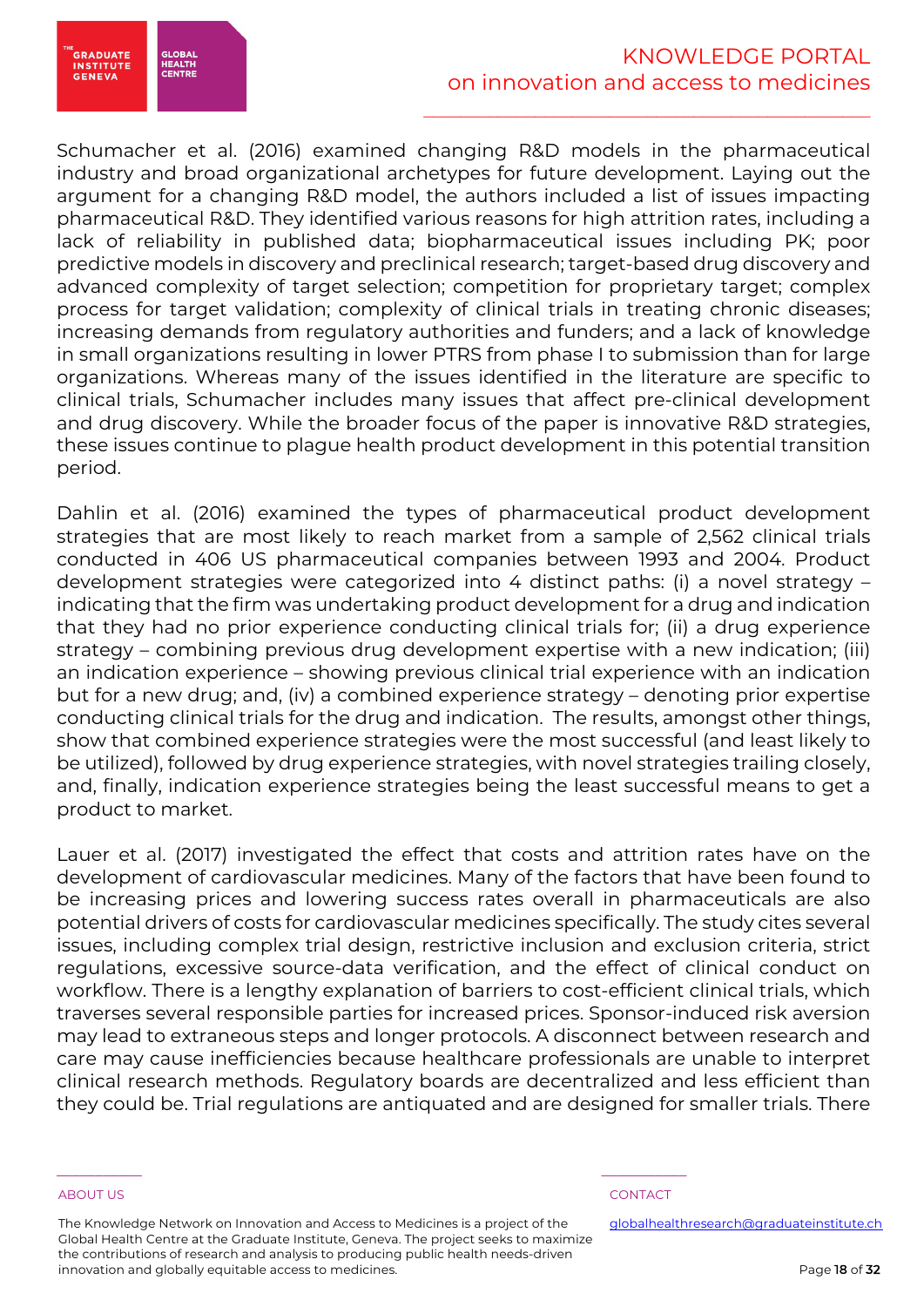

are a plethora of other causes and actors, but the takeaway is that there are many complex and diverse barriers to improving clinical R&D processes.

## Research gaps

- Insufficient number of estimates of early discovery and preclinical phase lengths and/or success rates
- Insufficient data on R&D of health technologies, other than new molecular entities (NMEs)
- Insufficient data on R&D conducted outside of the United States, Europe, and Japan
- Insufficient information on product development by organizations other than pharmaceutical and biotech companies
- Insufficient number of studies using big data techniques; most of the literature is based on limited data sets

## Cited papers with abstracts

Abrantes-Metz, Rosa M., Christopher Adams, and Albert D. Metz. 2004. "Pharmaceutical Development Phases: A Duration Analysis." SSRN Electronic Journal, 2004. https://doi.org/10.2139/ssrn.607941.

Abstract: This paper estimates a duration model of late stage drug development in the pharmaceutical industry using publicly available data. The paper presents descriptive results on the estimated relationship between a particular drug's characteristics such as therapy category, route of administration and originator's size, and that drug's pathway through the three stages of human clinical trials and regulatory review. The results suggest that drugs with longer durations are less likely to succeed, drugs from larger firms are more likely to succeed and faster in the later phases of development, and that durations fell between 1995 and 2002.

## Arrowsmith, John. 2011. "Phase III and Submission Failures: 2007–2010." Nature Reviews Drug Discovery 10 (2): 87-87. https://doi.org/10.1038/nrd3375.

### Abstract: not available.

Arrowsmith, John. 2011. "Phase II Failures: 2008–2010." Nature Reviews Drug Discovery 10 (5): 328–29. https://doi.org/10.1038/nrd3439.

Abstract: not available.

The Knowledge Network on Innovation and Access to Medicines is a project of the Global Health Centre at the Graduate Institute, Geneva. The project seeks to maximize the contributions of research and analysis to producing public health needs-driven innovation and globally equitable access to medicines.

\_\_\_\_\_\_\_\_\_\_\_ \_\_\_\_\_\_\_\_\_\_\_

ABOUT US AND RESERVE TO A RESERVE THE SERVE TO A RESERVE THE SERVE TO A RESERVE THAT A RESERVE TO A RESERVE TO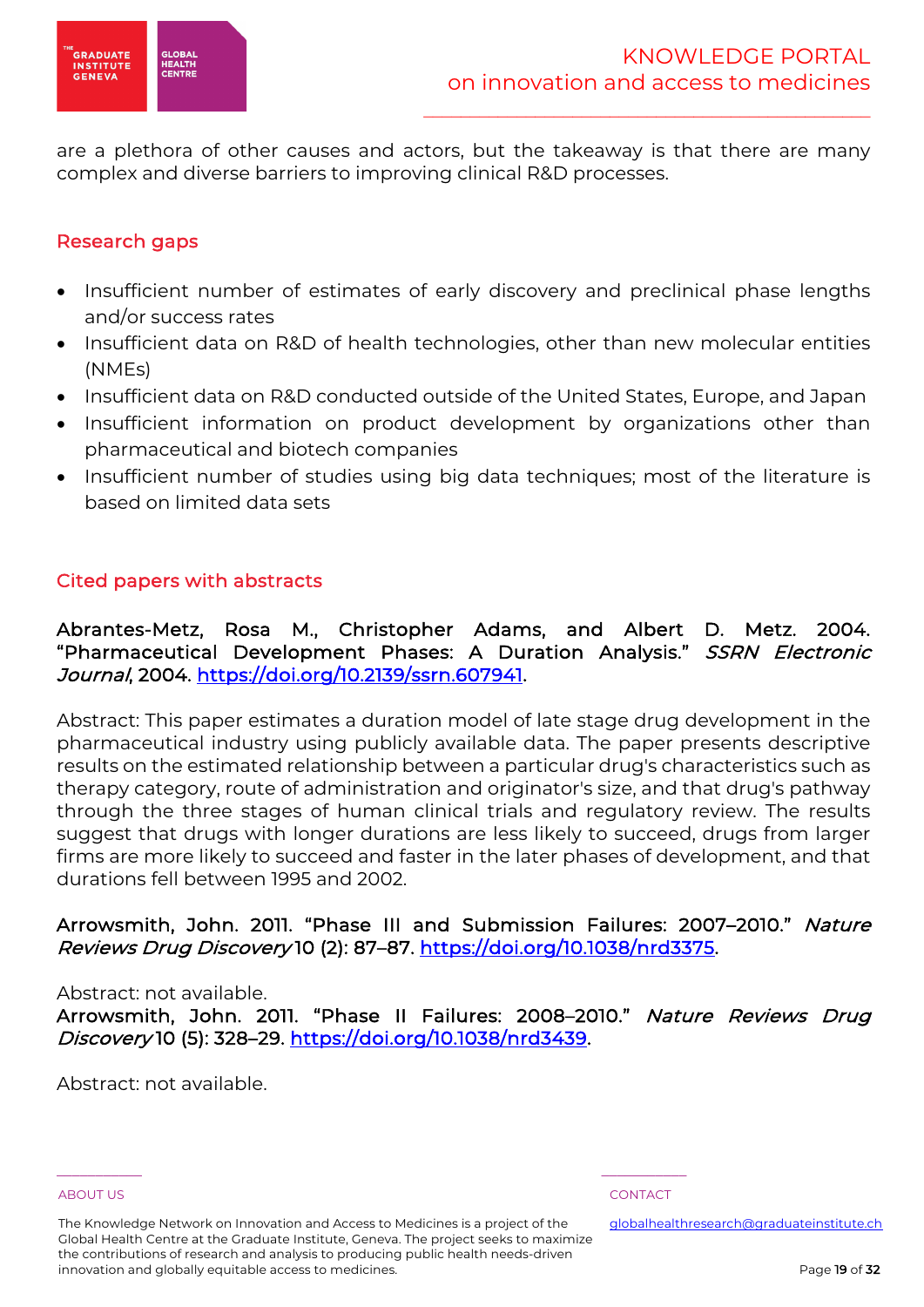

Arrowsmith, John, and Philip Miller. 2013. "Phase II and Phase III Attrition Rates 2011– 2012." Nature Reviews Drug Discovery 12 (8): 569–569. https://doi.org/10.1038/nrd4090.

Abstract: not available.

Beall, Reed F., Thomas J. Hwang, and Aaron S. Kesselheim. 2019. "Pre-Market Development Times for Biologic versus Small-Molecule Drugs." Nature Biotechnology 37 (7): 708–11. https://doi.org/10.1038/s41587-019-0175-2.

Abstract: not available.

Burrows, Jeremy N., Stephan Duparc, Winston E. Gutteridge, Rob Hooft van Huijsduijnen, Wiweka Kaszubska, Fiona Macintyre, Sébastien Mazzuri, Jörg J. Möhrle, and Timothy N. C. Wells. 2017. "New Developments in Anti-Malarial Target Candidate and Product Profiles." Malaria Journal 16 (1): 26. https://doi.org/10.1186/s12936-016-1675-x.

Abstract: A decade of discovery and development of new anti-malarial medicines has led to a renewed focus on malaria elimination and eradication. Changes in the way new anti-malarial drugs are discovered and developed have led to a dramatic increase in the number and diversity of new molecules presently in pre-clinical and early clinical development. The twin challenges faced can be summarized by multi-drug resistant malaria from the Greater Mekong Sub-region, and the need to provide simplified medicines. This review lists changes in anti-malarial target candidate and target product profiles over the last 4 years. As well as new medicines to treat disease and prevent transmission, there has been increased focus on the longer term goal of finding new medicines for chemoprotection, potentially with long-acting molecules, or parenteral formulations. Other gaps in the malaria armamentarium, such as drugs to treat severe malaria and endectocides (that kill mosquitoes which feed on people who have taken the drug), are defined here. Ultimately the elimination of malaria requires medicines that are safe and well-tolerated to be used in vulnerable populations: in pregnancy, especially the first trimester, and in those suffering from malnutrition or co-infection with other pathogens. These updates reflect the maturing of an understanding of the key challenges in producing the next generation of medicines to control, eliminate and ultimately eradicate malaria.

## Dahlin, E., G. M. Nelson, M. Haynes, and F. Sargeant. 2016. Success rates for product development strategies in new drug development. J Clin Pharm Ther, 41: 198-202. doi:10.1111/jcpt.12362

Abstract: What is known and objective: While research has examined the likelihood that drugs progress across phases of clinical trials, no research to date has examined the types of product development strategies that are the most likely to be successful in clinical trials. This research seeks to identify the strategies that are most likely to reach

The Knowledge Network on Innovation and Access to Medicines is a project of the Global Health Centre at the Graduate Institute, Geneva. The project seeks to maximize the contributions of research and analysis to producing public health needs-driven innovation and globally equitable access to medicines.

\_\_\_\_\_\_\_\_\_\_\_ \_\_\_\_\_\_\_\_\_\_\_

### ABOUT US AND RESERVE TO A RESERVE THE SERVE TO A RESERVE THE SERVE TO A RESERVE THAT A RESERVE TO A RESERVE TO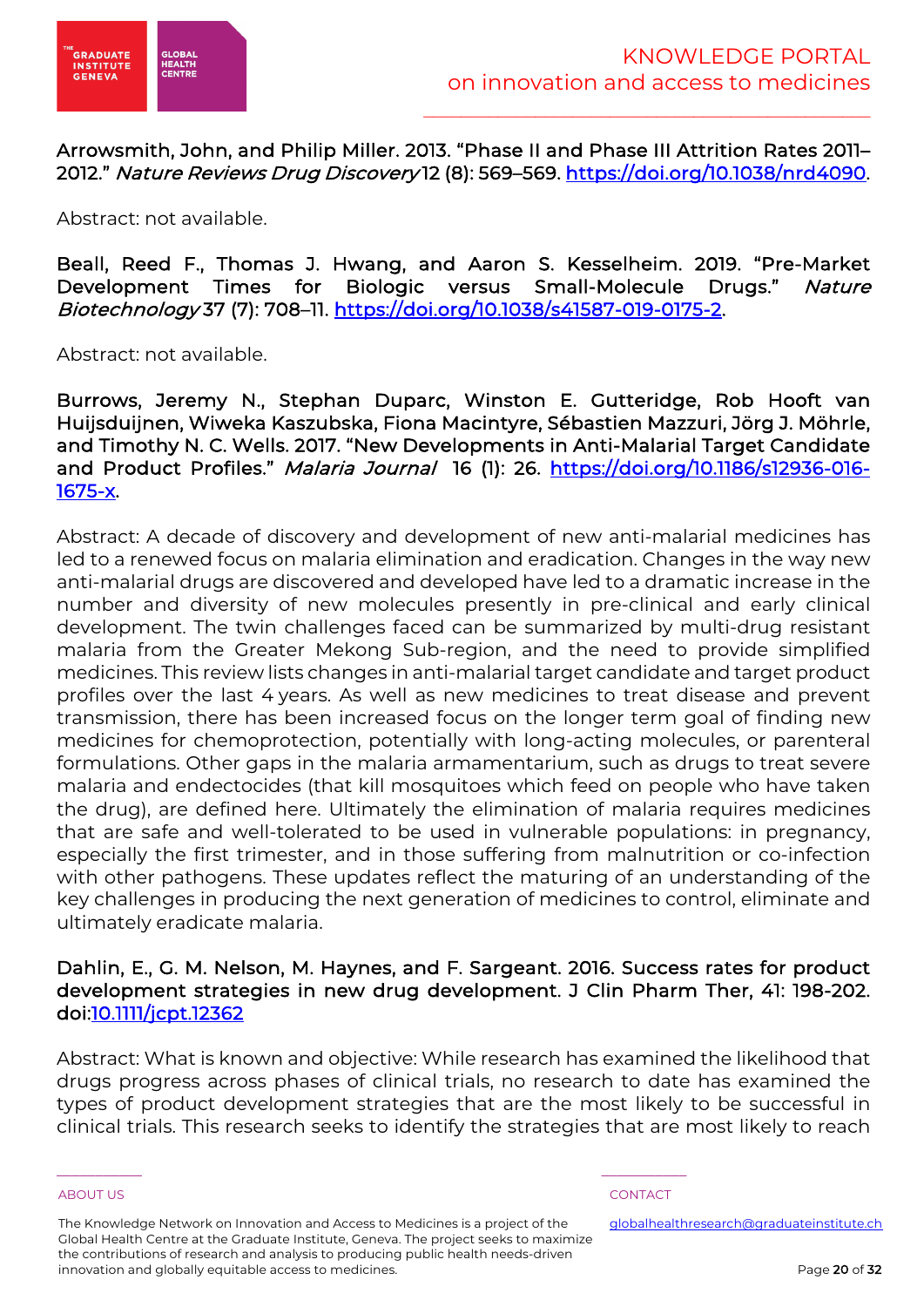the market—those generated using a novel product development strategy or strategies that combine a company's expertise with both drugs and indications, which we call combined experience strategies. Methods: We evaluate the success of product development strategies in the drug development process for a sample of 2562 clinical trials completed by 406 US pharmaceutical companies. To identify product development strategies, we coded each clinical trial according to whether it consisted of an indication or a drug that was new to the firm. Accordingly, a clinical trial that consists of both an indication and a drug that were both new to the firm represents a novel product development strategy; indication experience is a product development strategy that consists of an indication that a firm had tested previously in a clinical trial, but with a drug that was new to the firm; drug experience is a product development strategy that consists of a drug that the firm had prior experience testing in clinical trials, but with an indication that was new to the firm; combined experience consists of both a drug and an indication that the firm had experience testing in clinical trials. Success rates for product development strategies across clinical phases were calculated for the clinical trials in our sample. Results and discussion: Combined experience strategies had the highest success rate. More than three and a half percent (0 036) of the trials that combined experience with drugs and indications eventually reached the market. The next most successful strategy is drug experience (0 025) with novel strategies trailing closely (0 024). Indication experience strategies are the least successful (0 008). These differences are statistically significant. What is new and conclusion: The primary contribution of this study is that product development strategies combining experience with drugs and indications strategies are the most likely to reach the market, even though they are least common strategy. Therefore, combined experience strategies remain underutilized. The findings also suggest a promising path for pursuing combined experience strategies: gaining expertise with drugs is likely to be a more effective path to gaining the expertise necessary for developing subsequent recombination strategies.

Davis, Matthew M., Amy T. Butchart, John R.C. Wheeler, Margaret S. Coleman, Dianne C. Singer, and Gary L. Freed. "Failure-to-Success Ratios, Transition Probabilities and Phase Lengths for Prophylactic Vaccines versus Other Pharmaceuticals in the Development Pipeline." Vaccine 29, no. 51 (November 2011): 9414–16. https://doi.org/10.1016/j.vaccine.2011.09.128.

Abstract: Research and development of prophylactic vaccines carries a high risk of failure. In the past, industry experts have asserted that vaccines are riskier to produce than other pharmaceuticals. This assertion has not been critically examined. We assessed outcomes in pharmaceutical research and development from 1995 to 2011, using a global pharmaceutical database to identify prophylactic vaccines versus other pharmaceuticals in preclinical, Phase I, Phase II, or Phase III stages of development. Over 16 years of follow-up for 4367 products (132 prophylactic vaccines; 4235 other pharmaceuticals), we determined the failure-to-success ratios for prophylactic vaccines versus all other products. The overall ratio of failures to successes for prophylactic

**GRADUATE**<br>INSTITUTE

GENEVA

GLOBAI<br>HEALTH<br>CENTRE

The Knowledge Network on Innovation and Access to Medicines is a project of the Global Health Centre at the Graduate Institute, Geneva. The project seeks to maximize the contributions of research and analysis to producing public health needs-driven innovation and globally equitable access to medicines.

\_\_\_\_\_\_\_\_\_\_\_ \_\_\_\_\_\_\_\_\_\_\_

### ABOUT US AND RESERVE TO A RESERVE THE SERVE TO A RESERVE THE SERVE TO A RESERVE THAT A RESERVE TO A RESERVE TO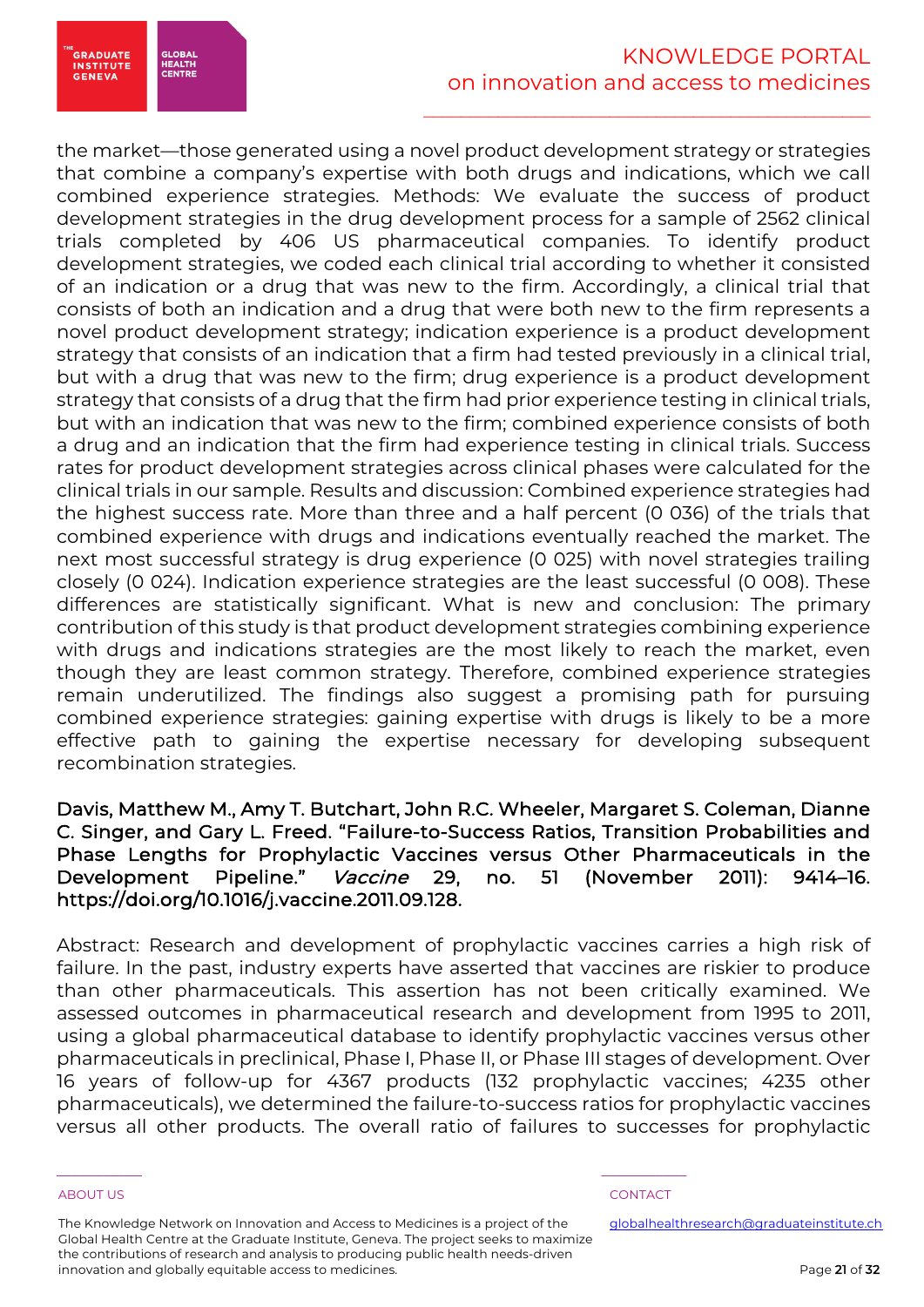

vaccines for the 1995 cohort over 16 years of follow-up was 8.3 (116/14) versus 7.7 (3650/475) for other pharmaceuticals. The probability of advancing through the development pipeline at each point was not significantly different for prophylactic vaccines than for other pharmaceuticals. Phase length was significantly longer for prophylactic vaccines than other pharmaceuticals for preclinical development (3.70 years vs 2.80 years; p < .0001), but was equivalent for all 3 human clinical trial phases between the two groups. We conclude that failure rates, phase transition probabilities, and most phase lengths for prophylactic vaccines are not significantly different from those of other pharmaceutical products, which may partially explain rapidly growing interest in prophylactic vaccines among major pharmaceutical manufacturers.

## DiMasi, J. "Risks in New Drug Development: Approval Success Rates for Investigational Drugs." Clinical Pharmacology & Therapeutics 69, no. 5 (May 2001): 297–307. https://doi.org/10.1067/mcp.2001.115446.

Abstract: not available.

## DiMasi, J A, L Feldman, A Seckler, and A Wilson. "Trends in Risks Associated With New Drug Development: Success Rates for Investigational Drugs." Clinical Pharmacology & Therapeutics 87, no. 3 (March 2010): 272–77. https://doi.org/10.1038/clpt.2009.295.

Abstract: This study utilizes both public and private data sources to estimate clinical phase transition and clinical approval probabilities for drugs in the development pipelines of the 50 largest pharmaceutical firms (by sales). The study examined the development histories of these investigational compounds from the time point at which they first entered clinical testing (1993–2004) through June 2009. The clinical approval success rate in the United States was 16% for self‐originated drugs (originating from the pharmaceutical company itself) during both the 1993–1998 and the 1999–2004 subperiods. For all compounds (including licensed‐in and licensed‐out drugs in addition to self‐originated drugs), the clinical approval success rate for the entire study period was 19%. The estimated clinical approval success rates and phase transition probabilities differed significantly by therapeutic class. The estimated clinical approval success rate for self-originated compounds over the entire study period was 32% for large molecules and 13% for small molecules. The estimated transition probabilities were also higher for all clinical phases with respect to large molecules.

## DiMasi, Joseph A., Henry G. Grabowski, and Ronald W. Hansen. "Innovation in the Pharmaceutical Industry: New Estimates of R&D Costs." Journal of Health Economics 47 (May 2016): 20–33. https://doi.org/10.1016/j.jhealeco.2016.01.012.

Abstract: The research and development costs of 106 randomly selected new drugs were obtained from a survey of 10 pharmaceutical firms. These data were used to estimate the average pre-tax cost of new drug and biologics development. The costs of compounds abandoned during testing were linked to the costs of compounds that

The Knowledge Network on Innovation and Access to Medicines is a project of the Global Health Centre at the Graduate Institute, Geneva. The project seeks to maximize the contributions of research and analysis to producing public health needs-driven innovation and globally equitable access to medicines.

\_\_\_\_\_\_\_\_\_\_\_ \_\_\_\_\_\_\_\_\_\_\_

ABOUT US AND RESERVE TO A RESERVE THE SERVE TO A RESERVE THE SERVE TO A RESERVE THAT A RESERVE TO A RESERVE TO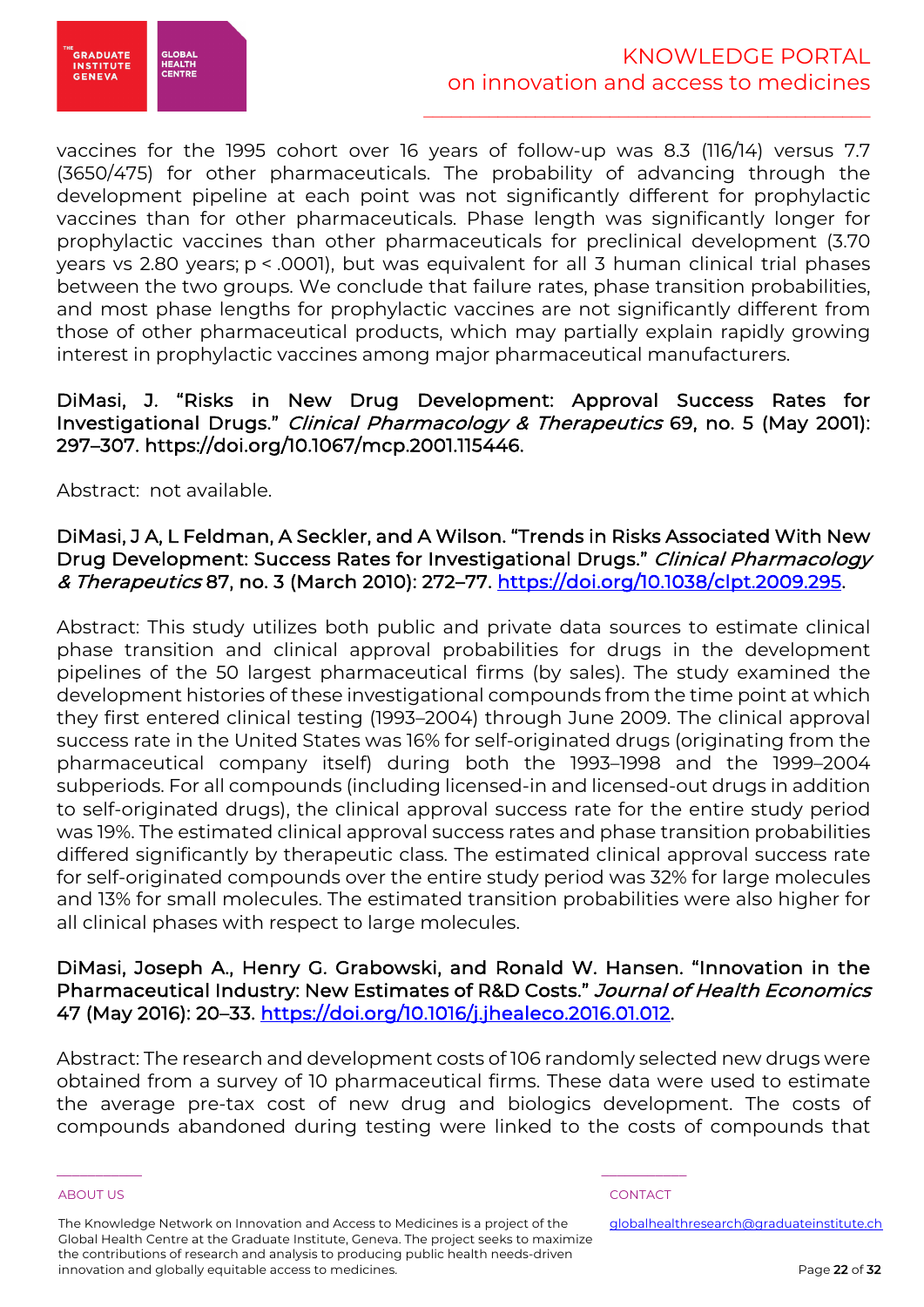

obtained marketing approval. The estimated average out-of-pocket cost per approved new compound is \$1395 million (2013 dollars). Capitalizing out-of-pocket costs to the point of marketing approval at a real discount rate of 10.5% yields a total pre-approval cost estimate of \$2558 million (2013 dollars). When compared to the results of the previous study in this series, total capitalized costs were shown to have increased at an annual rate of 8.5% above general price inflation. Adding an estimate of post-approval R&D costs increases the cost estimate to \$2870 million (2013 dollars).

Dowden, Helen, and Jamie Munro. 2019. "Trends in Clinical Success Rates and Therapeutic Focus." Nature Reviews Drug Discovery 18 (7): 495–96. https://doi.org/10.1038/d41573-019-00074-z.

Abstract: not available.

Gunn, Alexander, Shashika Bandara, Gavin Yamey, Flavia D´Alessio, Hilde Depraetere, Sophie Houard, Nicola Viebig, and Stefan Jungbluth. 2019. "Pipeline Analysis of a Vaccine Candidate Portfolio for Diseases of Poverty Using the Portfolio-To-Impact Modelling Tool." F1000Research 8 (July): 1066. https://doi.org/10.12688/f1000research.19810.1.

Abstract: Background: The Portfolio-To-Impact (P2I) P2I model is a recently developed product portfolio tool that enables users to estimate the funding needs to move a portfolio of candidate health products, such as vaccines and drugs, along the product development path from late stage preclinical to phase III clinical trials, as well as potential product launches over time. In this study we describe the use of this tool for analysing the vaccine portfolio of the European Vaccine Initiative (EVI). This portfolio includes vaccine candidates for various diseases of poverty and emerging infectious diseases at different stages of development. Methods: Portfolio analyses were conducted using the existing assumptions integrated in the P2I tool, as well as modified assumptions for costs, cycle times, and probabilities of success based on EVI's own internal data related to vaccine development. Results: According to the P2I tool, the total estimated cost to move the 18 candidates currently in the EVI portfolio along the pipeline to launch would be about US \$470 million, and there would be 0.69 cumulative expected launches during the period 2019-2031. Running of the model using EVI-internal parameters resulted in a significant increase in the expected product launches. Conclusions: The P2I tool's underlying assumptions could not be tested in our study due to lack of data available. Nevertheless, we expect that the accelerated clinical testing of vaccines (and drugs) based on the use of controlled human infection models that are increasingly available, as well as the accelerated approval by regulatory authorities that exists for example for serious conditions, will speed up product development and result in significant cost reduction. Project findings as well as potential future modifications of the P2I tool are discussed with the aim to improve the underlying methodology of the P2I model.

The Knowledge Network on Innovation and Access to Medicines is a project of the Global Health Centre at the Graduate Institute, Geneva. The project seeks to maximize the contributions of research and analysis to producing public health needs-driven innovation and globally equitable access to medicines.

\_\_\_\_\_\_\_\_\_\_\_ \_\_\_\_\_\_\_\_\_\_\_

### ABOUT US AND RESERVE TO A RESERVE THE SERVE TO A RESERVE THE SERVE TO A RESERVE THAT A RESERVE TO A RESERVE TO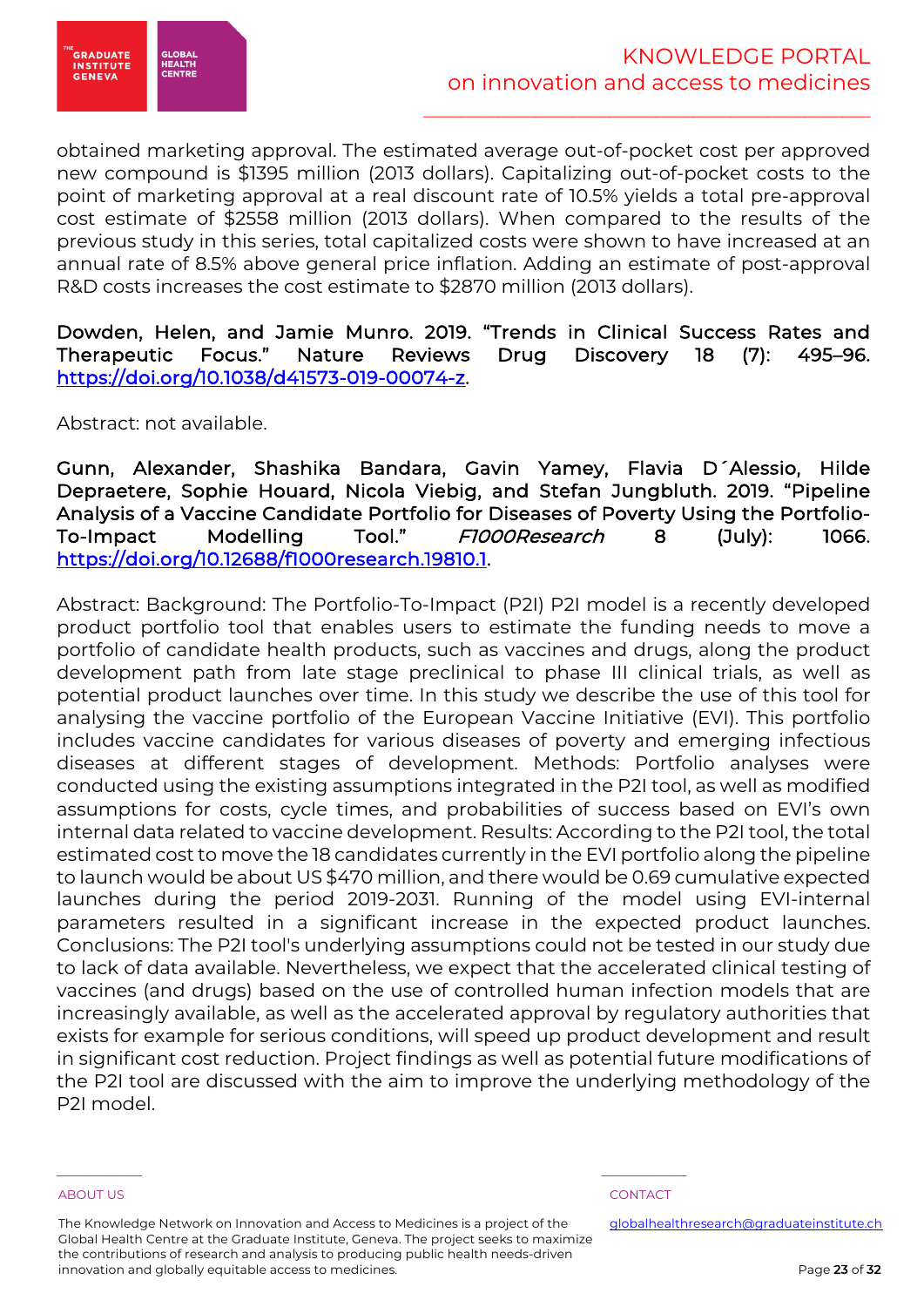

Harrison, Richard K. 2016. "Phase II and Phase III Failures: 2013–2015." Nature Reviews Drug Discovery 15 (12): 817–18. https://doi.org/10.1038/nrd.2016.184.

Abstract: not available.

Hay, Michael, David W Thomas, John L Craighead, Celia Economides, and Jesse Rosenthal. "Clinical Development Success Rates for Investigational Drugs." Nature Biotechnology 32, no. 1 (January 2014): 40–51. https://doi.org/10.1038/nbt.2786.

Abstract: not available.

Hwang, Thomas J., Daniel Carpenter, Julie C. Lauffenburger, Bo Wang, Jessica M. Franklin, and Aaron S. Kesselheim. 2016. "Failure of Investigational Drugs in Late-Stage Clinical Development and Publication of Trial Results." JAMA Internal Medicine 176 (12): 1826–33. https://doi.org/10.1001/jamainternmed.2016.6008.

Abstract: Importance: Many investigational drugs fail in late-stage clinical development. A better understanding of why investigational drugs fail can inform clinical practice, regulatory decisions, and future research. Objective: To assess factors associated with regulatory approval or reasons for failure of investigational therapeutics in phase 3 or pivotal trials and rates of publication of trial results. Design, Setting, and Participants: Using public sources and commercial databases, we identified investigational therapeutics that entered pivotal trials between 1998 and 2008, with follow-up through 2015. Agents were classified by therapeutic area, orphan designation status, fast track designation, novelty of biological pathway, company size, and as a pharmacologic or biologic product. Main Outcomes and Measures: For each product, we identified reasons for failure (efficacy, safety, commercial) and assessed the rates of publication of trial results. We used multivariable logistic regression models to evaluate factors associated with regulatory approval. Results: Among 640 novel therapeutics, 344 (54%) failed in clinical development, 230 (36%) were approved by the US Food and Drug Administration (FDA), and 66 (10%) were approved in other countries but not by the FDA. Most products failed due to inadequate efficacy (n=195; 57%), while 59 (17%) failed because of safety concerns and 74 (22%) failed due to commercial reasons. The pivotal trial results were published in peer-reviewed journals for 138 of the 344 (40%) failed agents. Of 74 trials for agents that failed for commercial reasons, only 6 (8.1%) were published. In analyses adjusted for therapeutic area, agent type, firm size, orphan designation, fast-track status, trial year, and novelty of biological pathway, orphandesignated drugs were significantly more likely than nonorphan drugs to be approved (46% vs 34%; adjusted odds ratio [aOR], 2.3; 95% CI, 1.4-3.7). Cancer drugs (27% vs 39%; aOR, 0.5; 95% CI, 0.3-0.9) and agents sponsored by small and medium-size companies (28% vs 42%; aOR, 0.4; 95% CI, 0.3-0.7) were significantly less likely to be approved. Conclusions and Relevance: Roughly, half of investigational drugs entering late-stage clinical development fail during or after pivotal clinical trials, primarily because of

The Knowledge Network on Innovation and Access to Medicines is a project of the Global Health Centre at the Graduate Institute, Geneva. The project seeks to maximize the contributions of research and analysis to producing public health needs-driven innovation and globally equitable access to medicines.

\_\_\_\_\_\_\_\_\_\_\_ \_\_\_\_\_\_\_\_\_\_\_

### ABOUT US AND RESERVE TO A RESERVE THE SERVE TO A RESERVE THE SERVE TO A RESERVE THAT A RESERVE TO A RESERVE TO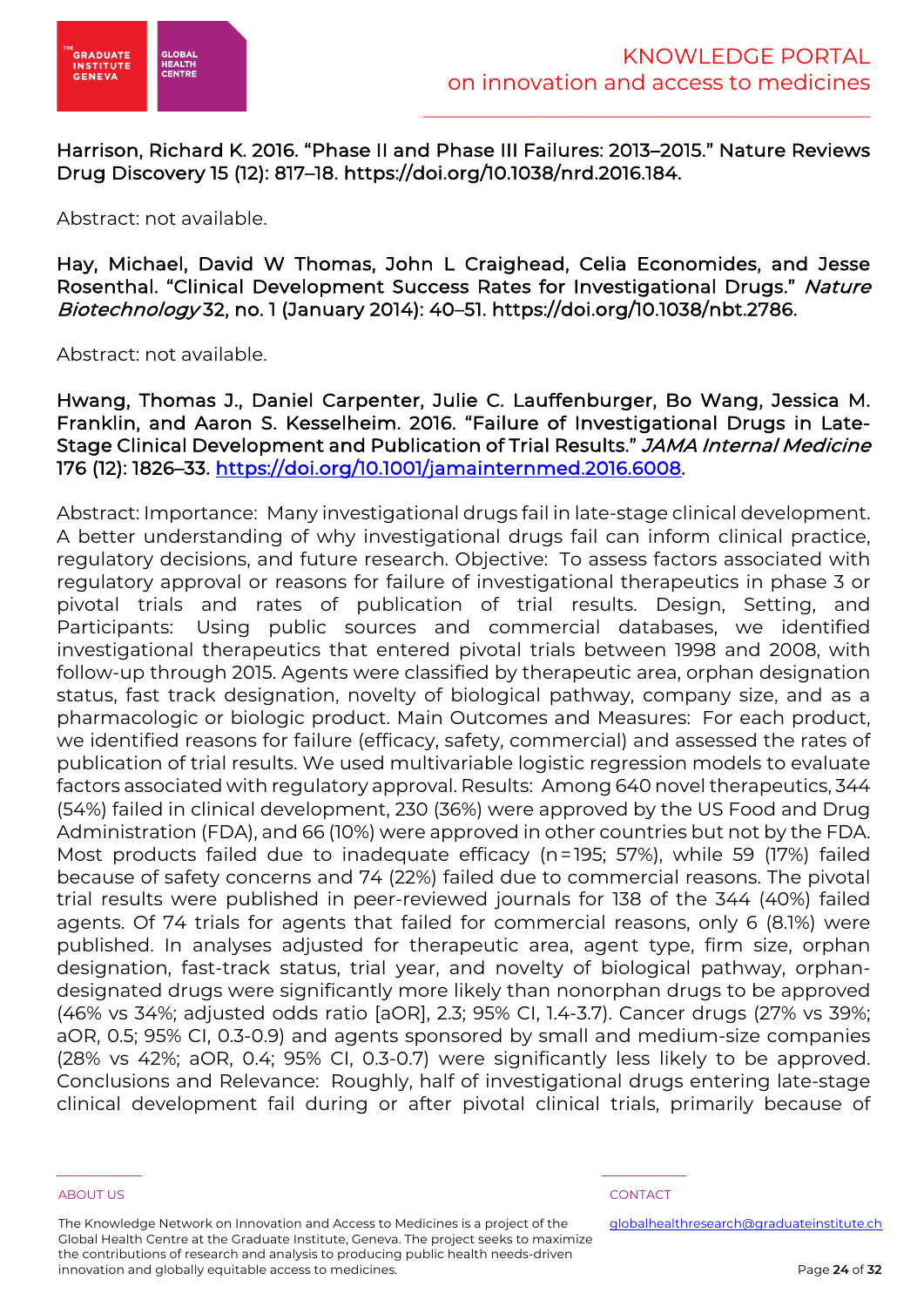

concerns about safety, efficacy, or both. Results for the majority of studies of investigational drugs that fail are not published in peer-reviewed journals.

## Keyhani, Salomeh, Marie Diener-West, and Neil Powe. "Are Development Times For Pharmaceuticals Increasing Or Decreasing?" Health Affairs 25, no. 2 (March 2006): 461–68. https://doi.org/10.1377/hlthaff.25.2.461.

Abstract: This study examines trends in drug development times. Longer clinical trial times have been described as one factor leading to higher drug prices. Previous reports on development times have been based on proprietary data. We examined trends in development times for 168 drugs with data collected from publicly available sources. The median clinical trial and regulatory review periods for drugs approved between 1992 and 2002 were 5.1 and 1.2 years, respectively. Clinical trial periods have not increased during this time frame, and regulatory review periods have decreased. Therefore, it is unlikely that longer clinical trial times are contributing to rising prescription drug prices.

## Kola, Ismail, and John Landis. "Can the Pharmaceutical Industry Reduce Attrition Rates?" Nature Reviews Drug Discovery 3, no. 8 (August 1, 2004): 711–16. https://doi.org/10.1038/nrd1470.

Abstract: The pharmaceutical industry faces considerable challenges, both politically and fiscally. Politically, governments around the world are trying to contain costs and, as health care budgets constitute a very significant part of governmental spending; these costs are the subject of intense scrutiny. In the United States, drug costs are also the subject of intense political discourse. This article deals with the fiscal pressures that face the industry from the perspective of R&D. What impinges on productivity? How can we improve current reduced R&D productivity?

## Lauer, Michael S., David Gordon, Gina Wei, and Gail Pearson. 2017. "Efficient Design of Clinical Trials and Epidemiological Research: Is It Possible?" Nature Reviews Cardiology 14 (8): 493–501. https://doi.org/10.1038/nrcardio.2017.60.

Abstract: Randomized clinical trials and large-scale, cohort studies continue to have a critical role in generating evidence in cardiovascular medicine; however, the increasing concern is that ballooning costs threaten the clinical trial enterprise. In this Perspectives article, we discuss the changing landscape of clinical research, and clinical trials in particular, focusing on reasons for the increasing costs and inefficiencies. These reasons include excessively complex design, overly restrictive inclusion and exclusion criteria, burdensome regulations, excessive source-data verification, and concerns about the effect of clinical research conduct on workflow. Thought leaders have called on the clinical research community to consider alternative, transformative business models, including those models that focus on simplicity and leveraging of digital resources. We present some examples of innovative approaches by which some investigators have successfully conducted large-scale, clinical trials at relatively low cost. These examples

The Knowledge Network on Innovation and Access to Medicines is a project of the Global Health Centre at the Graduate Institute, Geneva. The project seeks to maximize the contributions of research and analysis to producing public health needs-driven innovation and globally equitable access to medicines.

\_\_\_\_\_\_\_\_\_\_\_ \_\_\_\_\_\_\_\_\_\_\_

### ABOUT US AND RESERVE TO A RESERVE THE SERVE TO A RESERVE THE SERVE TO A RESERVE THAT A RESERVE TO A RESERVE TO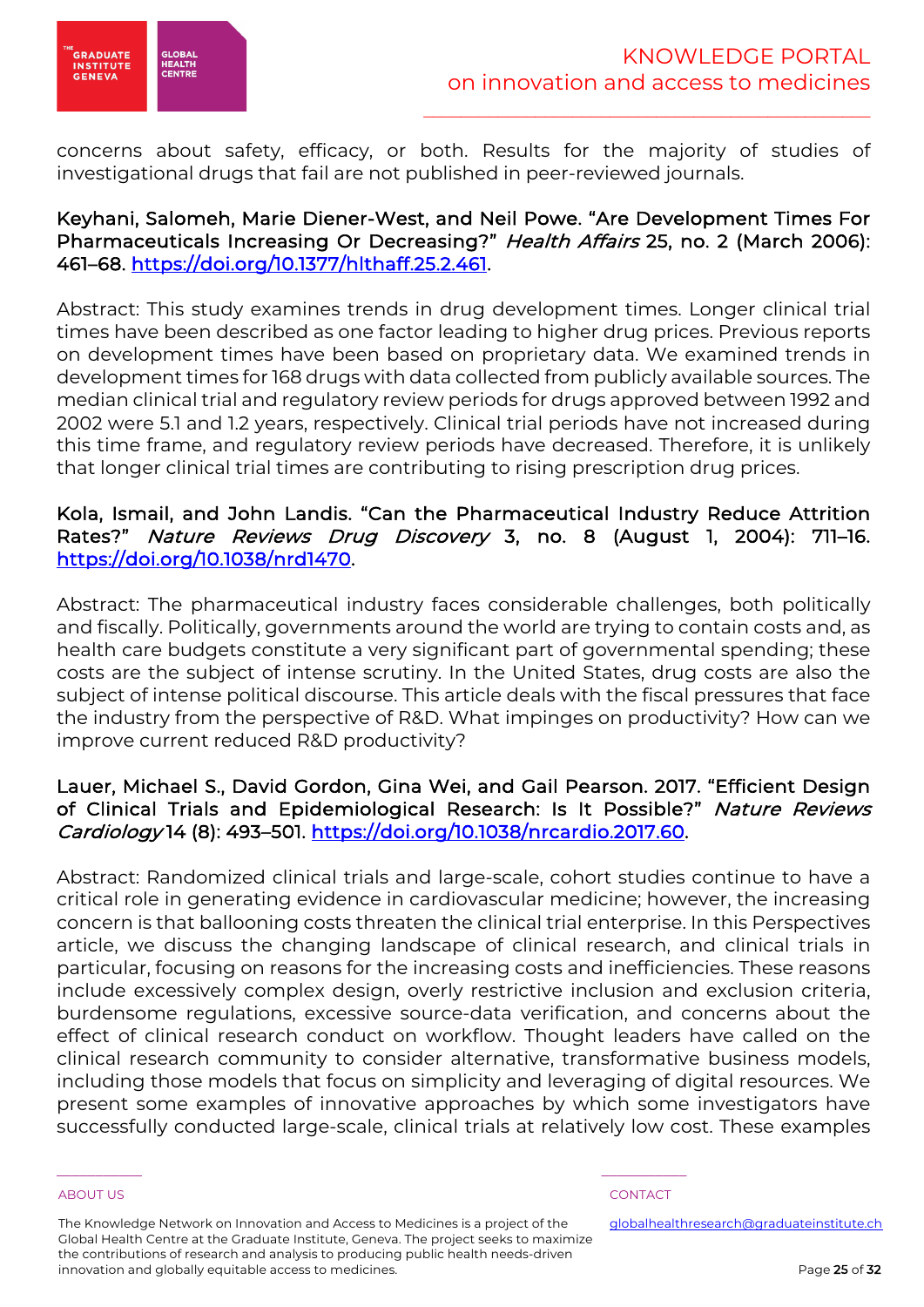

include randomized registry trials, cluster-randomized trials, adaptive trials, and trials that are fully embedded within digital clinical care or administrative platforms.

## Martin, Linda, Melissa Hutchens, and Conrad Hawkins. "Clinical Trial Cycle Times Continue to Increase despite Industry Efforts." Nature Reviews Drug Discovery 16, no. 3 (March 2017): 157–157. https://doi.org/10.1038/nrd.2017.21.

Abstract: One key issue facing pharmaceutical clinical development organizations has been increasing clinical trial cycle times. Despite substantial effort and attention from the industry on this issue, overall development timelines continue to increase, at both the programme and study levels. Indeed, cycle time continues to be a major area for improvement for drug development, given the current time to market — reported as 13.8 years to go from target identification to first approval in a major market (Pharmaceutical Benchmarking Forum 2016 R&D Performance: Success Rates & Cycle Time, KMR Group, June 2016). Companies that can master the operational challenges and restraints in study design can not only reap rewards of shorter cycle times but can also see first-mover advantages, revenue benefits, longer market protection and improve productivity through reduced expenditure on conducting clinical trials.

## Pammolli, Fabio, Lorenzo Righetto, Sergio Abrignani, Luca Pani, Pier Giuseppe Pelicci, and Emanuele Rabosio. 2020. "The Endless Frontier? The Recent Increase of R&D Productivity in Pharmaceuticals." Journal of Translational Medicine 18 (1): 162. https://doi.org/10.1186/s12967-020-02313-z.

Abstract: Background: Studies on the early 2000s documented increasing attrition rates and duration of clinical trials, leading to a representation of a "productivity crisis" in pharmaceutical research and development (R&D). In this paper, we produce a new set of analyses for the last decade and report a recent increase of R&D productivity within the industry. Methods: We use an extensive data set on the development history of more than 50,000 projects between 1990 and 2017, which we integrate with data on sales, patents, and anagraphical information on each institution involved. We devise an indicator to quantify the novelty of each project, based on its set of mechanisms of action. Results: First, we investigate how R&D projects are allocated across therapeutic areas and find a polarization towards high uncertainty/high potential reward indications, with a strong focus on oncology. Second, we find that attrition rates have been decreasing at all stages of clinical research in recent years. In parallel, for each phase, we observe a significant reduction of time required to identify projects to be discontinued. Moreover, our analysis shows that more recent successful R&D projects are increasingly based on novel mechanisms of action and target novel indications, which are characterized by relatively small patient populations. Third, we find that the number of R&D projects on advanced therapies is also growing. Finally, we investigate the relative contribution to productivity variations of different types of institutions along the drug development process, with a specific focus on the distinction between the roles of Originators and Developers of R&D projects. We document that in the last decade

The Knowledge Network on Innovation and Access to Medicines is a project of the Global Health Centre at the Graduate Institute, Geneva. The project seeks to maximize the contributions of research and analysis to producing public health needs-driven innovation and globally equitable access to medicines.

\_\_\_\_\_\_\_\_\_\_\_ \_\_\_\_\_\_\_\_\_\_\_

### ABOUT US AND RESERVE TO A RESERVE THE SERVE TO A RESERVE THE SERVE TO A RESERVE THAT A RESERVE TO A RESERVE TO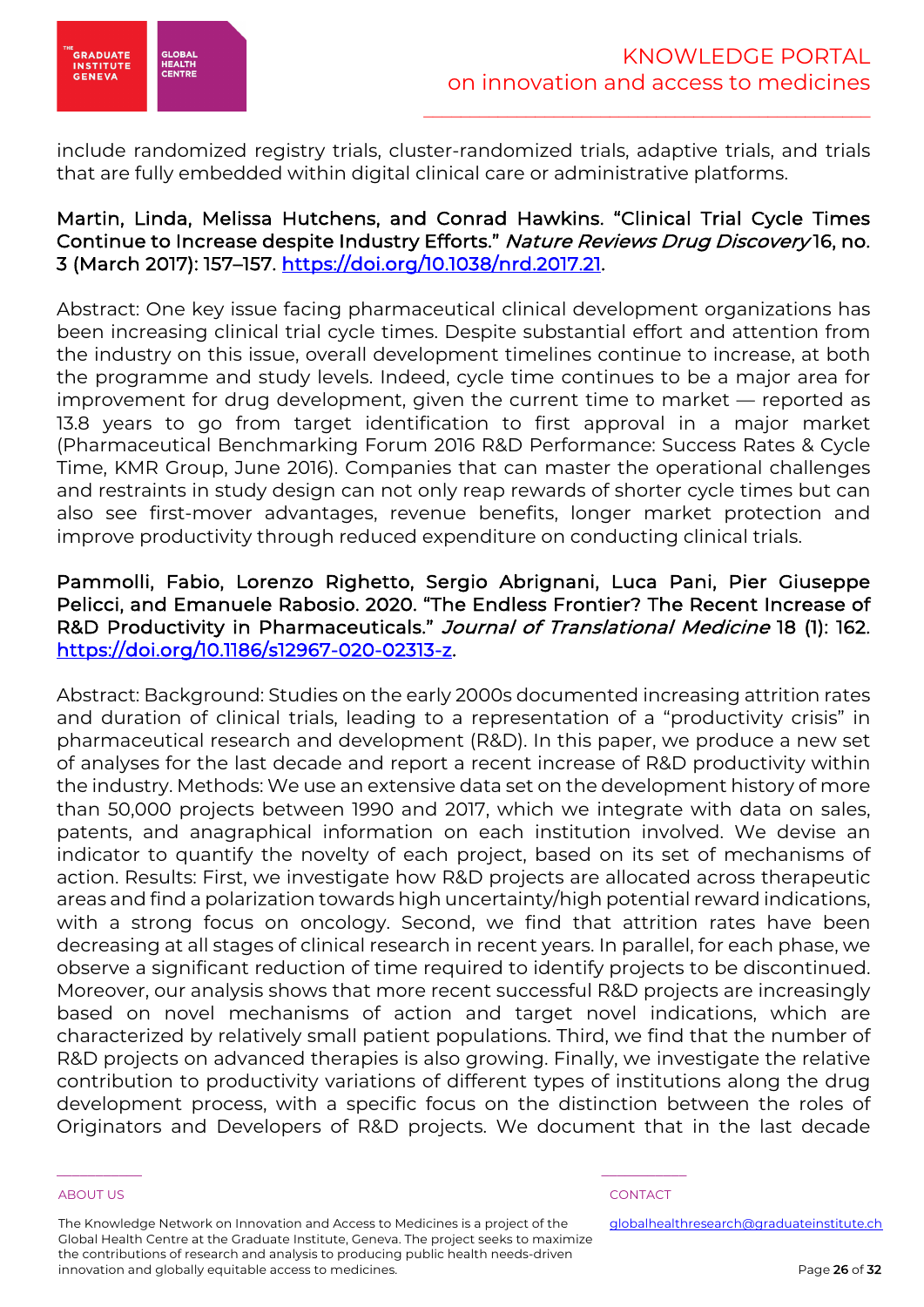

Originator–Developer collaborations in which biotech companies act as Developers have been growing in importance. Moreover, we show that biotechnology companies have reached levels of productivity in project development that are equivalent to those of large pharmaceutical companies. Conclusions: Our study reports on the state of R&D productivity in the bio-pharmaceutical industry, finding several signals of an improving performance, with R&D projects becoming more targeted and novel in terms of indications and mechanisms of action.

## Paul, Steven M., Daniel S. Mytelka, Christopher T. Dunwiddie, Charles C. Persinger, Bernard H. Munos, Stacy R. Lindborg, and Aaron L. Schacht. 2010. "How to Improve R&D Productivity: The Pharmaceutical Industry's Grand Challenge." Nature Reviews Drug Discovery 9 (February): 203. https://doi.org/10.1038/nrd3078.

Abstract: The pharmaceutical industry is under growing pressure from a range of environmental issues, including major losses of revenue owing to patent expirations, increasingly cost-constrained healthcare systems and more demanding regulatory requirements. In our view, the key to tackling the challenges such issues pose to both the future viability of the pharmaceutical industry and advances in healthcare is to substantially increase the number and quality of innovative, cost-effective new medicines, without incurring unsustainable R&D costs. However, it is widely acknowledged that trends in industry R&D productivity have been moving in the opposite direction for a number of years. Here, we present a detailed analysis based on comprehensive, recent, industry-wide data to identify the relative contributions of each of the steps in the drug discovery and development process to overall R&D productivity. We then propose specific strategies that could have the most substantial impact in improving R&D productivity.

## Pregelj, Lisette, Martie-Louise Verreynne, and Damian Hine. "Changes in Clinical Trial Length." Nature Reviews Drug Discovery 14, no. 5 (May 2015): 307-8. https://doi.org/10.1038/nrd4611.

Abstract: not available.

Reichert, Janice M. "Trends in Development and Approval Times for New Therapeutics in the United States." Nature Reviews Drug Discovery 2, no. 9 (September 2003): 695–702. https://doi.org/10.1038/nrd1178.

Abstract: The process of clinical development and regulatory review of new therapeutics in the United States was significantly changed by a number of legislative acts passed in the 1980s and 1990s. These acts were designed to encourage the development of innovative products, especially for rare, serious or life-threatening diseases, and to ensure that patients had timely access to these treatments. To assess the effects of the various modifications to the process, the Tufts Center for the Study of Drug Development analysed clinical development and approval data for 554 therapeutics

The Knowledge Network on Innovation and Access to Medicines is a project of the Global Health Centre at the Graduate Institute, Geneva. The project seeks to maximize the contributions of research and analysis to producing public health needs-driven innovation and globally equitable access to medicines.

\_\_\_\_\_\_\_\_\_\_\_ \_\_\_\_\_\_\_\_\_\_\_

### ABOUT US AND RESERVE TO A RESERVE THE SERVE TO A RESERVE THE SERVE TO A RESERVE THAT A RESERVE TO A RESERVE TO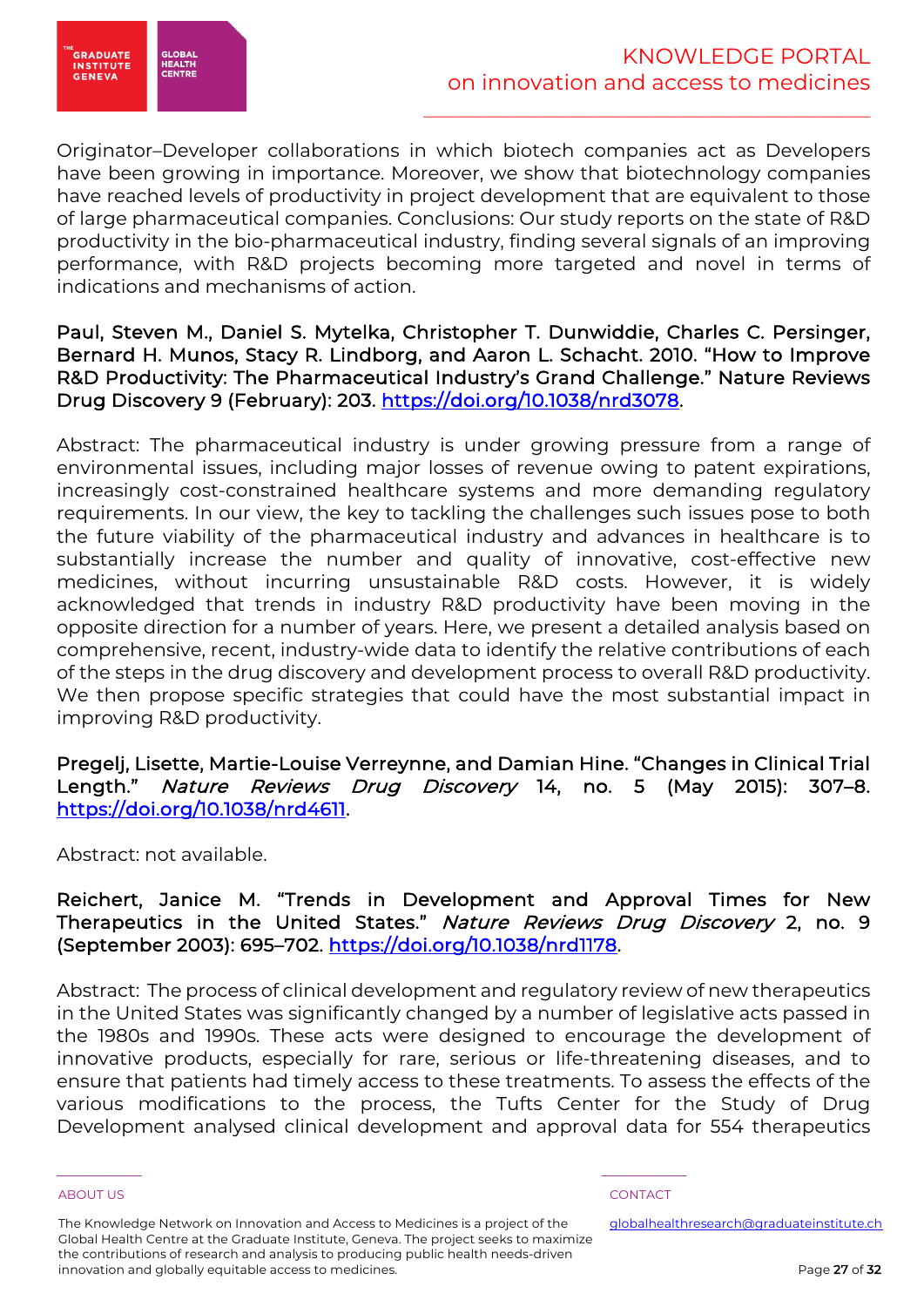

(504 small molecules, 40 recombinant proteins and 10 monoclonal antibodies) approved in the United States from 1980–2001. Trends in the number of approved products and the clinical development and approval times indicated that the effects of these changes were generally beneficial as of the mid- to late-1990s, but that the gains have not been sustained in the early 2000s. Current efforts by the FDA, and the pharmaceutical and biopharmaceutical industry, to reverse the recent tendency toward fewer new approvals and longer approval times are discussed.

## Schuhmacher, Alexander, Oliver Gassmann, and Markus Hinder. 2016. "Changing R&D Models in Research-Based Pharmaceutical Companies." Journal of Translational Medicine 14 (1): 105. https://doi.org/10.1186/s12967-016-0838-4.

Abstract: New drugs serving unmet medical needs are one of the key value drivers of research-based pharmaceutical companies. The efficiency of research and development (R&D), defined as the successful approval and launch of new medicines (output) in the rate of the monetary investments required for R&D (input), has declined since decades. We aimed to identify, analyze and describe the factors that impact the R&D efficiency. Based on publicly available information, we reviewed the R&D models of major researchbased pharmaceutical companies and analyzed the key challenges and success factors of a sustainable R&D output. We calculated that the R&D efficiencies of major researchbased pharmaceutical companies were in the range of USD 3.2–32.3 billion (2006–2014). As these numbers challenge the model of an innovation-driven pharmaceutical industry, we analyzed the concepts that companies are following to increase their R&D efficiencies: (A) Activities to reduce portfolio and project risk, (B) activities to reduce R&D costs, and (C) activities to increase the innovation potential. While category A comprises measures such as portfolio management and licensing, measures grouped in category B are outsourcing and risk-sharing in late-stage development. Companies made diverse steps to increase their innovation potential and open innovation, exemplified by open source, innovation centers, or crowdsourcing, plays a key role in doing so. In conclusion, research-based pharmaceutical companies need to be aware of the key factors, which impact the rate of innovation, R&D cost and probability of success. Depending on their company strategy and their R&D set-up they can opt for one of the following open innovators: knowledge creator, knowledge integrator or knowledge leverager.

Sheck, Lorraine, Christopher Cox, Henry T Davis, A Gene Trimble, William M Wardell, and Ronald Hansen. "Success Rates in the United States Drug Development System." Clinical Pharmacology and Therapeutics 36, no. 5 (November 1984): 574–83. https://doi.org/10.1038/clpt.1984.224.

Abstract: not available.

Smietana, Katarzyna, Marcin Siatkowski, and Martin Møller. "Trends in Clinical Success Rates." Nature Reviews Drug Discovery 15, no. 6 (June 2016): 379–80. https://doi.org/10.1038/nrd.2016.85.

The Knowledge Network on Innovation and Access to Medicines is a project of the Global Health Centre at the Graduate Institute, Geneva. The project seeks to maximize the contributions of research and analysis to producing public health needs-driven innovation and globally equitable access to medicines.

\_\_\_\_\_\_\_\_\_\_\_ \_\_\_\_\_\_\_\_\_\_\_

ABOUT US AND RESERVE TO A RESERVE THE SERVE TO A RESERVE THE SERVE TO A RESERVE THAT A RESERVE TO A RESERVE TO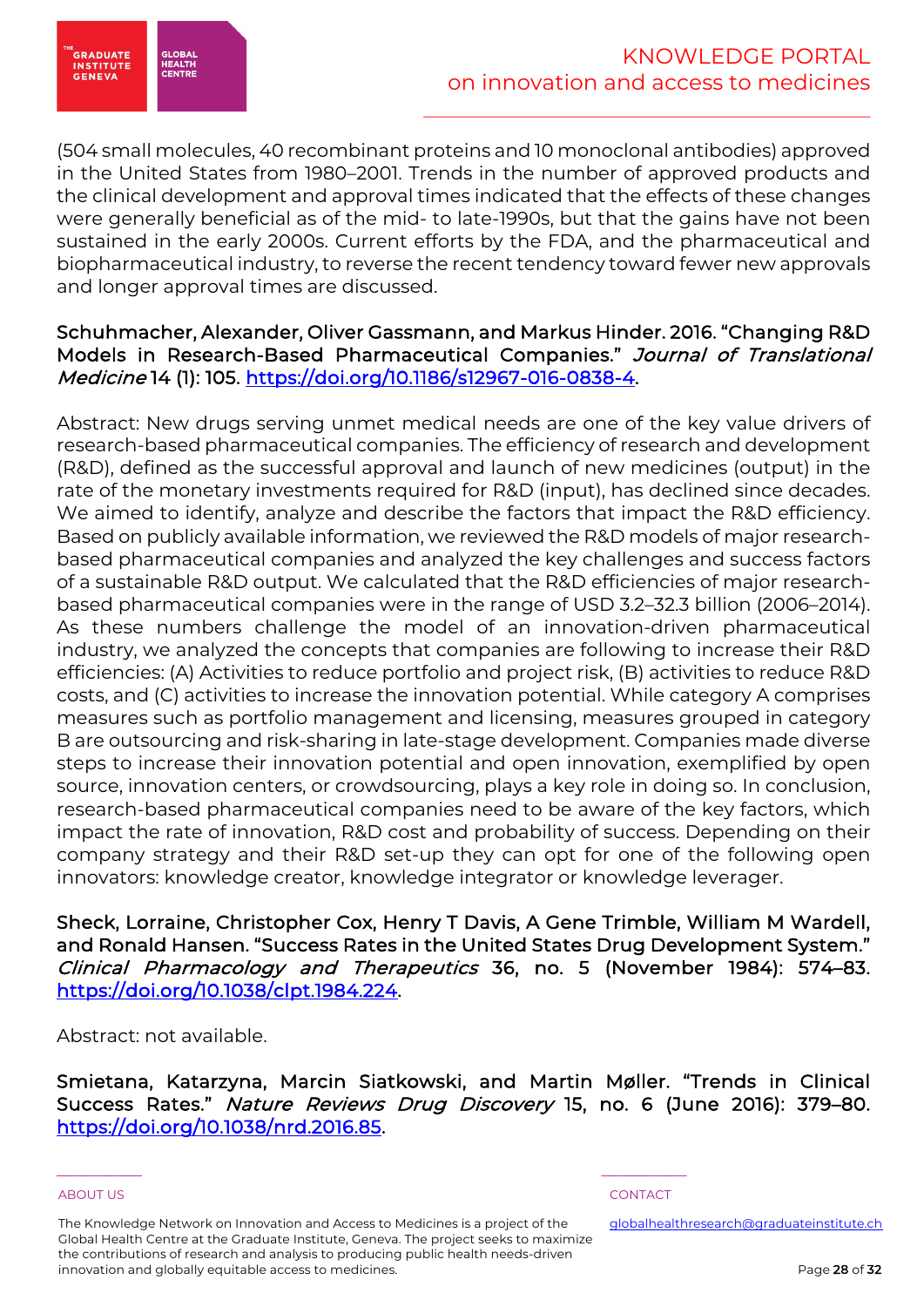

Abstract: The topic of R&D productivity in the pharmaceutical industry has been discussed for more than 20 years. It has been largely a story of decline. In fact, around 90% of potential drugs that enter Phase I trials are destined to fail, and for more than a decade we have observed a downward trend in clinical success rates at all stages. To update our research, we conducted an outside-in analysis of pharmaceutical development success rates from 1996 until 2014. Using Informa's Pharma projects database, we tracked the clinical and regulatory phase progression of more than 9,200 novel compounds in development (see Supplementary information S1 (box) for details). Our methodology enables success rates for individual development phases to be determined based on the proportion of successful drugs among all compounds exiting that phase in a given time period. Here, we summarize the key trends we observed.

## Terry, Robert F., Gavin Yamey, Ryoko Miyazaki-Krause, Alexander Gunn, and John C. Reeder. 2018. "Funding Global Health Product R&D: The Portfolio-To-Impact Model (P2I), a New Tool for Modelling the Impact of Different Research Portfolios." Gates Open Research 2: 24. https://doi.org/10.12688/gatesopenres.12816.2.

Abstract: Background: The Portfolio-To-Impact (P2I) Model is a novel tool, developed to estimate minimum funding needs to accelerate health product development from late stage preclinical study to phase III clinical trials, and to visualize potential product launches over time. Methods: A mixed methods approach was used. Assumptions on development costs at each phase were based on clinical trial costs from Parexel's R&D cost sourcebook. These were further refined and validated by interviews, with a wide variety of stakeholders from Product Development Partnerships, biopharmaceutical and diagnostic companies, and major funders of global health R&D. Results: the tool was used to create scenarios describing the impact, in terms of products developed, of different product portfolios with funding ranging from \$1 million per annum through to \$500 million per annum. These scenarios for a new global financing mechanism have been previously presented in a report setting out the potential for a new fund for research and development which would assist in accelerating product development for the diseases of poverty. Conclusion: The P2I tool does enable a user to model different scenarios in terms of cost and number of health products launched when applied to a portfolio of health products. The model is published as open access accompanied with a user guide. The design allows it to be adapted and used for other health R&D portfolio analysis as described in an accompanying publication focussing on the pipeline for neglected diseases in 2017. We aim to continually refine and improve the model and we ask users to provide us with their own inputs that can help us update key parameters and assumptions. We hope to catalyse users to adapt the model in ways that can increase its value, accuracy, and applications.

Thomas, David W., Justin Burns, John Audette, Adam Carroll, Corey Dow-Hygelund, and Michael Hay. "Clinical Development Success Rates 2006-2015" Biomedtracker Report, 2016. 1-28.

The Knowledge Network on Innovation and Access to Medicines is a project of the Global Health Centre at the Graduate Institute, Geneva. The project seeks to maximize the contributions of research and analysis to producing public health needs-driven innovation and globally equitable access to medicines.

\_\_\_\_\_\_\_\_\_\_\_ \_\_\_\_\_\_\_\_\_\_\_

ABOUT US AND RESERVE TO A RESERVE THE SERVE TO A RESERVE THE SERVE TO A RESERVE THAT A RESERVE TO A RESERVE TO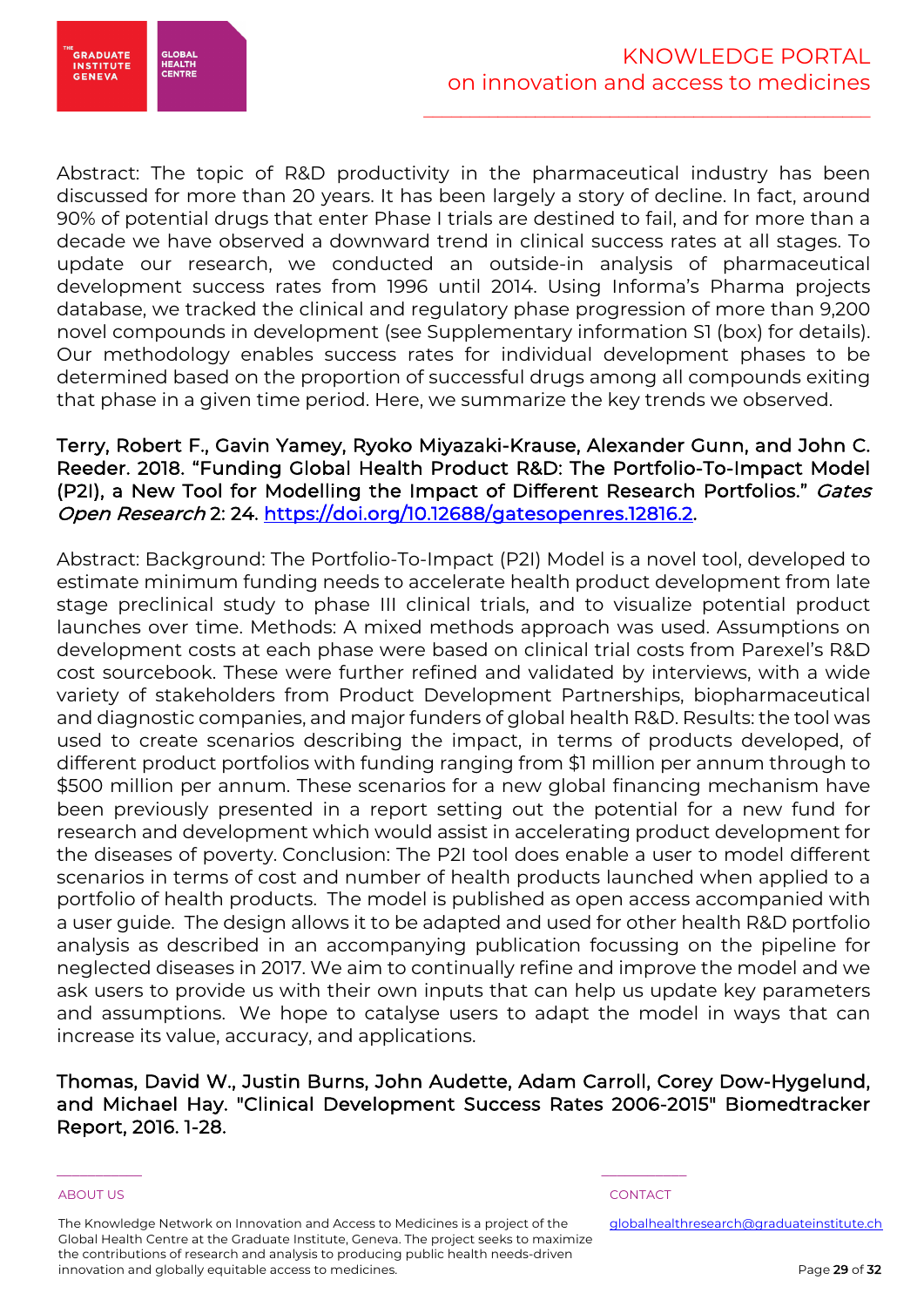

**EGRADUATE<br>INSTITUTE<br>GENEVA** GLOBA

Abstract: This is the largest study of clinical drug development success rates to date. Over the last decade, 2006-2015, a total of 9,985 clinical and regulatory phase transitions were recorded and analyzed from 7,455 development programs, across 1,103 companies in the Biomedtracker database. Phase transitions occur when a drug candidate advances into the next phase of development or is suspended by the sponsor. By calculating the number of programs progressing to the next phase vs. the total number progressing and suspended, we assessed the success rate at each of the four phases of development: Phase I, II, III, and regulatory filing. Having phase-by-phase data in hand, we then compared groups of diseases, drug modalities and other attributes to generate the most comprehensive analysis yet of biopharmaceutical R&D success. This work was made possible due to the years of clinical program monitoring and data entry by Informa's Biomedtracker service. BIO has long partnered with Biomedtracker to calculate success rates based on this data. More recently, BIO and Biomedtracker partnered with Amplion, the inventors of BiomarkerBase, to analyze the effects of biomarkers in clinical trial success.

Link:

https://www.bio.org/sites/default/files/legacy/bioorg/docs/Clinical%20Development%20 Success%20Rates%202006-2015%20- %20BIO,%20Biomedtracker,%20Amplion%202016.pdf

## Wong, Chi Heem, Kien Wei Siah, and Andrew W Lo. "Estimation of Clinical Trial Success Rates and Related Parameters." Biostatistics 20, no. 2 (April 1, 2019): 273–86. https://doi.org/10.1093/biostatistics/kxx069.

Abstract: Previous estimates of drug development success rates rely on relatively small samples from databases curated by the pharmaceutical industry and are subject to potential selection biases. Using a sample of 406 038 entries of clinical trial data for over 21 143 compounds from January 1, 2000 to October 31, 2015, we estimate aggregate clinical trial success rates and durations. We also compute disaggregated estimates across several trial features including disease type, clinical phase, industry or academic sponsor, biomarker presence, lead indication status, and time. In several cases, our results differ significantly in detail from widely cited statistics. For example, oncology has a 3.4% success rate in our sample vs. 5.1% in prior studies. However, after declining to 1.7% in 2012, this rate has improved to 2.5% and 8.3% in 2014 and 2015, respectively. In addition, trials that use biomarkers in patient-selection have higher overall success probabilities than trials without biomarkers.

Young, Ruth, Tewodros Bekele, Alexander Gunn, Nick Chapman, Vipul Chowdhary, Kelsey Corrigan, Lindsay Dahora, et al. 2018. "Developing New Health Technologies for Neglected Diseases: A Pipeline Portfolio Review and Cost Model." *Gates Open* Research 2: 23. https://doi.org/10.12688/gatesopenres.12817.2.

The Knowledge Network on Innovation and Access to Medicines is a project of the Global Health Centre at the Graduate Institute, Geneva. The project seeks to maximize the contributions of research and analysis to producing public health needs-driven innovation and globally equitable access to medicines.

\_\_\_\_\_\_\_\_\_\_\_ \_\_\_\_\_\_\_\_\_\_\_

ABOUT US AND RESERVE TO A RESERVE THE SERVE TO A RESERVE THE SERVE TO A RESERVE THAT A RESERVE TO A RESERVE TO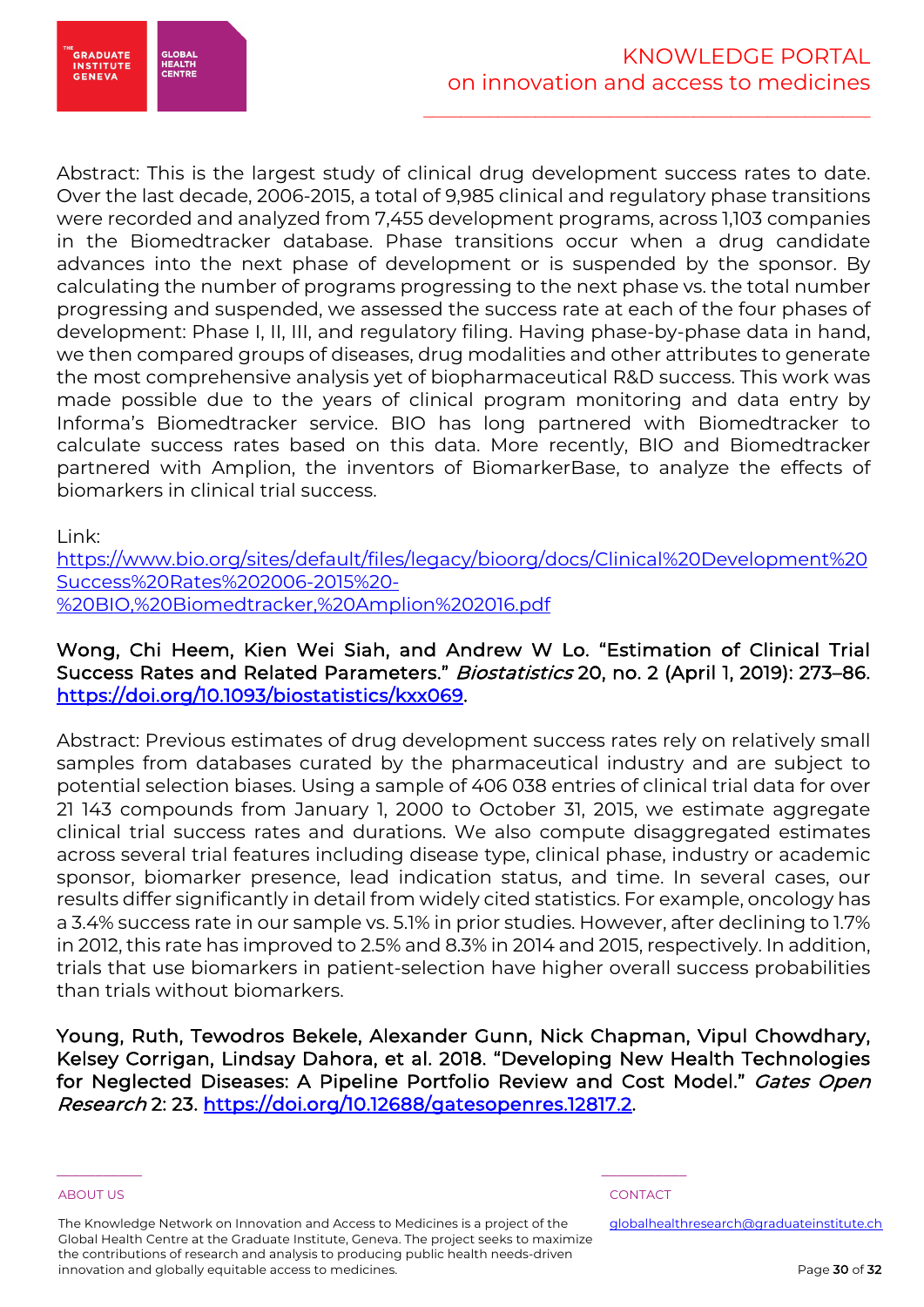

Abstract: Background: Funding for neglected disease product development fell from 2009-2015, other than a brief injection of Ebola funding. One impediment to mobilizing resources is a lack of information on product candidates, the estimated costs to move them through the pipeline, and the likelihood of specific launches. This study aimed to help fill these information gaps. Methods: We conducted a pipeline portfolio review to identify current candidates for 35 neglected diseases. Using an adapted version of the Portfolio to Impact financial modelling tool, we estimated the costs to move these candidates through the pipeline over the next decade and the likely launches. Since the current pipeline is unlikely to yield several critical products, we estimated the costs to develop a set of priority "missing" products. Results: We found 685 neglected disease product candidates as of August 31, 2017; 538 candidates met inclusion criteria for input into the model. It would cost about \$16.3 billion (range \$13.4-19.8B) to move these candidates through the pipeline, with three-quarters of the costs incurred in the first 5 years, resulting in about 128 (89-160) expected product launches. Based on the current pipeline, there would be few launches of complex new chemical entities; launches of highly efficacious HIV, tuberculosis, or malaria vaccines would be unlikely. Estimated additional costs to launch one of each of 18 key missing products are \$13.6B assuming lowest product complexity or \$21.8B assuming highest complexity (\$8.1B-36.6B). Over the next 5 years, total estimated costs to move current candidates through the pipeline and develop these 18 missing products would be around \$4.5B (low complexity missing products) or \$5.8B/year (high complexity missing products). Conclusions: Since current annual global spending on product development is about \$3B, this study suggests the annual funding gap over the next 5 years is at least \$1.5-2.8B.

\* For the purposes of this review, we have established three categories to describe the state of the literature: thin, considerable, and rich.

• Thin: There are relatively few papers and/or there are not many recent papers and/or there are clear gaps

• Considerable: There are several papers and/or there are a handful of recent papers and/or there are some clear gaps

• Rich: There is a wealth of papers on the topic and/or papers continue to be published that address this issue area and/or there are less obvious gaps

Scope: While many of these issues can touch a variety of sectors, this review focuses on medicines. The term medicines is used to cover the category of health technologies, including drugs, biologics (including vaccines), and diagnostic devices.

Disclaimer: The research syntheses aim to provide a concise, comprehensive overview of the current state of research on a specific topic. They seek to cover the main studies in the academic and grey literature, but are not systematic reviews capturing all published studies on a topic. As with any research synthesis, they also reflect the judgments of the researchers. The length and detail vary by topic. Each synthesis will undergo open peer review, and be updated periodically based on feedback received on important missing studies and/or new research. Selected topics focus on national and international-level policies, while recognizing that other determinants of access operate at sub-national level. Work is ongoing on additional topics. We welcome suggestions on the current syntheses and/or on new topics to cover.

### ABOUT US AND RESERVE TO A RESERVE THE SERVE TO A RESERVE THE SERVE TO A RESERVE THAT A RESERVE TO A RESERVE TO

The Knowledge Network on Innovation and Access to Medicines is a project of the Global Health Centre at the Graduate Institute, Geneva. The project seeks to maximize the contributions of research and analysis to producing public health needs-driven innovation and globally equitable access to medicines.

\_\_\_\_\_\_\_\_\_\_\_ \_\_\_\_\_\_\_\_\_\_\_